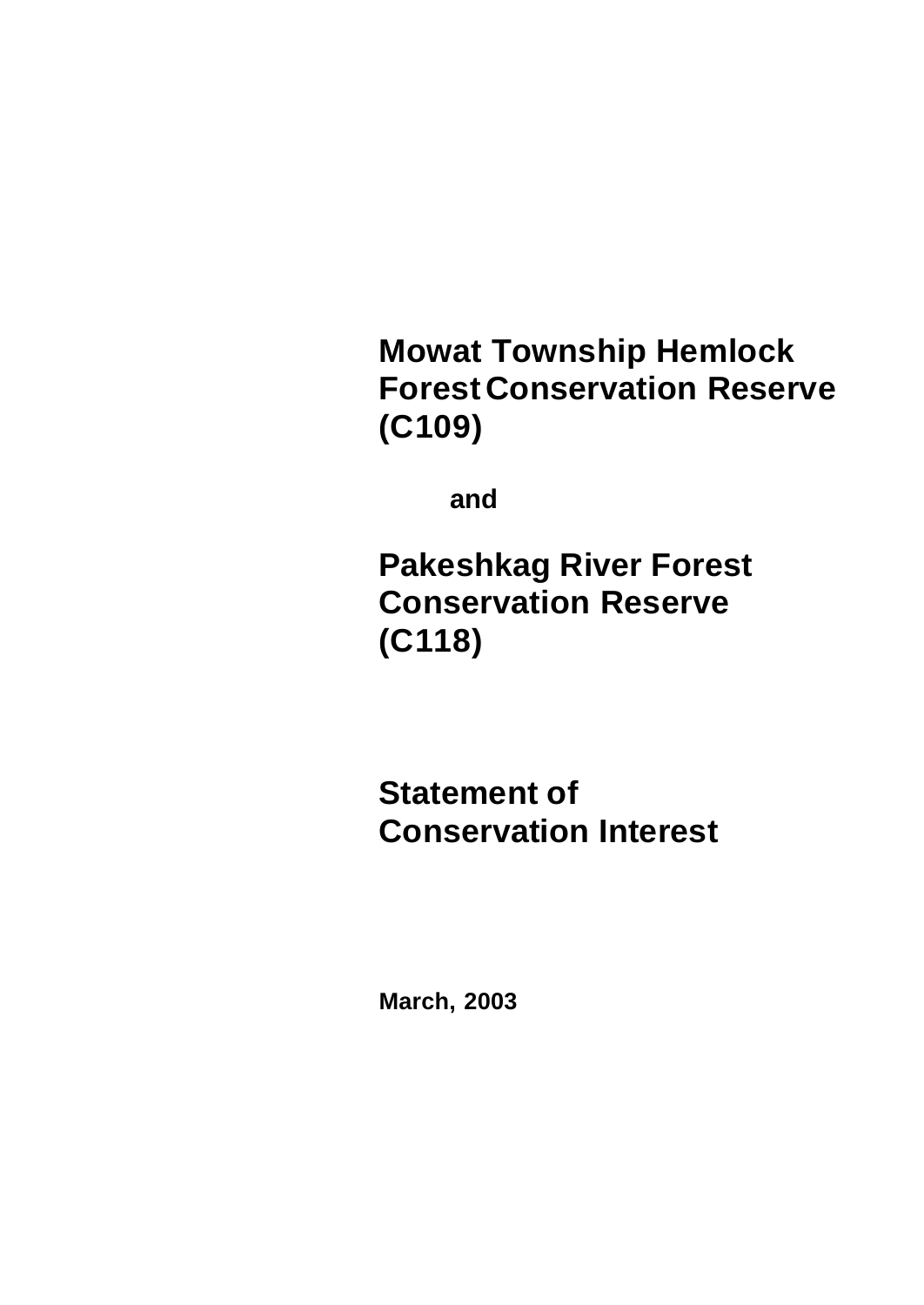# **Mowat Township Hemlock Forest Conservation Reserve (C109)**

**and**

# **Pakeshkag River Forest Conservation Reserve (C118)**

# **Statement of Conservation Interest**

**Ministry of Natural Resources Parry Sound District**

Prepared with the assistance of:

**Meteek & Company Huntsville, Ontario**

**March, 2003**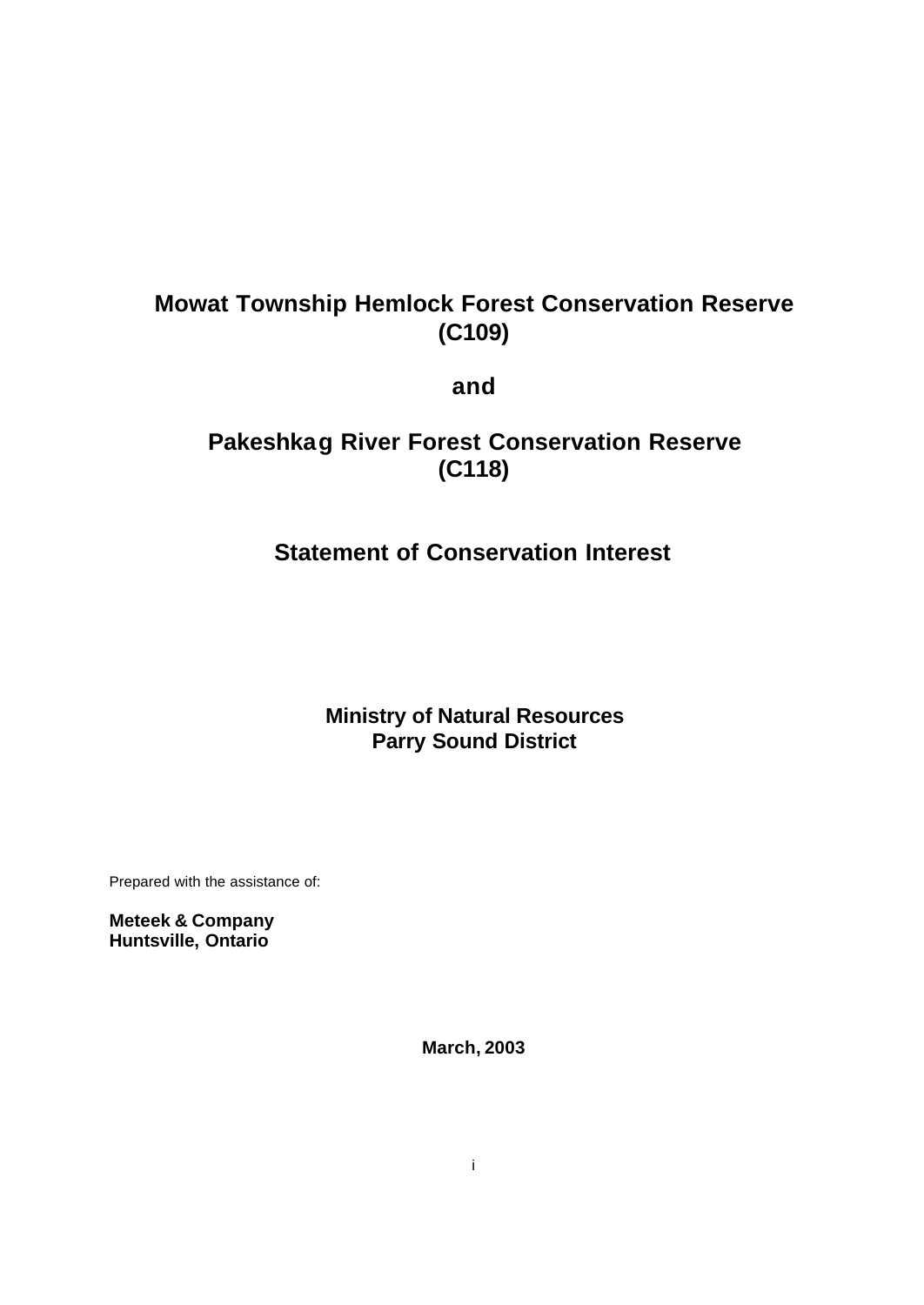### **Approval Statement**

We are pleased to approve this Statement of Conservation Interest for Mowat Township Hemlock Forest Conservation Reserve (C109) and Pakeshkag River Forest Conservation Reserve (C118).

**Mowat Township Hemlock Forest Conservation Reserve** is a relatively small area (197 hectares) in Mowat Township in the Territorial District of Parry Sound. The site is located about one kilometre south of the Pickerel River and about 1½ kilometres east of Grundy Lake Provincial Park. This conservation reserve, in Hill's ecological Site District 5E-7 is significant for its mature hemlock forests in a relatively flat terrain with sandy soils. Other habitats include and hardwood forests on silt/clay deposits, bare patches of bedrock, and a few graminoid/sedge wetlands.

**Pakeshkag River Forest Conservation Reserve** is a 1299 hectare area of Crown land also in the Territorial District of Parry Sound. It lies partially within Mowat Township and partly within Blair Township, and is about 1 kilometre to the south and east of Mowat Township Hemlock Forest Conservation Reserve. This conservation reserve is also within ecological Site District 5E-7, and protects white birch, white cedar, hemlock, sugar maple stands growing on low hills of sandy soil, and similar forests growing on bare bedr ock and areas of flat fine sand deposits. About one third of this conservation reserve is wetlands of the Pakeshkag River flood plain.

Both of these conservation reserves offer winter deer range containing deer yards which are a part of the greater Loring deer wintering area.

Both areas used for a variety of traditional uses, including hunting, fishing, and fur harvesting.

These conservation reserves are two of 378 new protected areas approved through *Ontario's Living Legacy Land Use Strategy*, aimed, in part, at completing Ontario's system of parks and protected areas.

During the "Lands for Life" planning process, the public was widely consulted and provided valuable input into what became *Ontario's Living Legacy Land Use Strategy*. During consultation related to the formal Public Lands Act, (Ontario Regulation 805/94) regulation of the boundaries of these conservation reserves (2001) a number of minor boundary changes were made to reduce resource management conflicts, and to ensure the boundaries reflected areas requiring protection. Comments received during the public consultation were generally supportive of the protection of these areas. Stakeholders who provided comment during the earlier consultation for these sites were subsequently consulted regarding the draft Statement of Conservation Interest and their comments were considered in the finalization of this document.

This Statement of Conservation Interest provides guidance for the management of the conservation reserves and provides the basis for the ongoing monitoring of activities. More detailed direction is not anticipated at this time. Should more complex resource management or conservation issues arise or significant facility development be considered, for either reserve, then a detailed Resource Management Plan will be prepared with full public consultation.

Mowat Township Hemlock Forest and Pakeshkag River Forest Conservation Reserves are managed under the direction of the District Manager and the Parry Sound Area Supervisor of the Ministry of Natural Resources, Parry Sound District.

Approved by: R. Griffiths District Manager Parry Sound District Approved by: Ron Running Regional Director Southcentral Region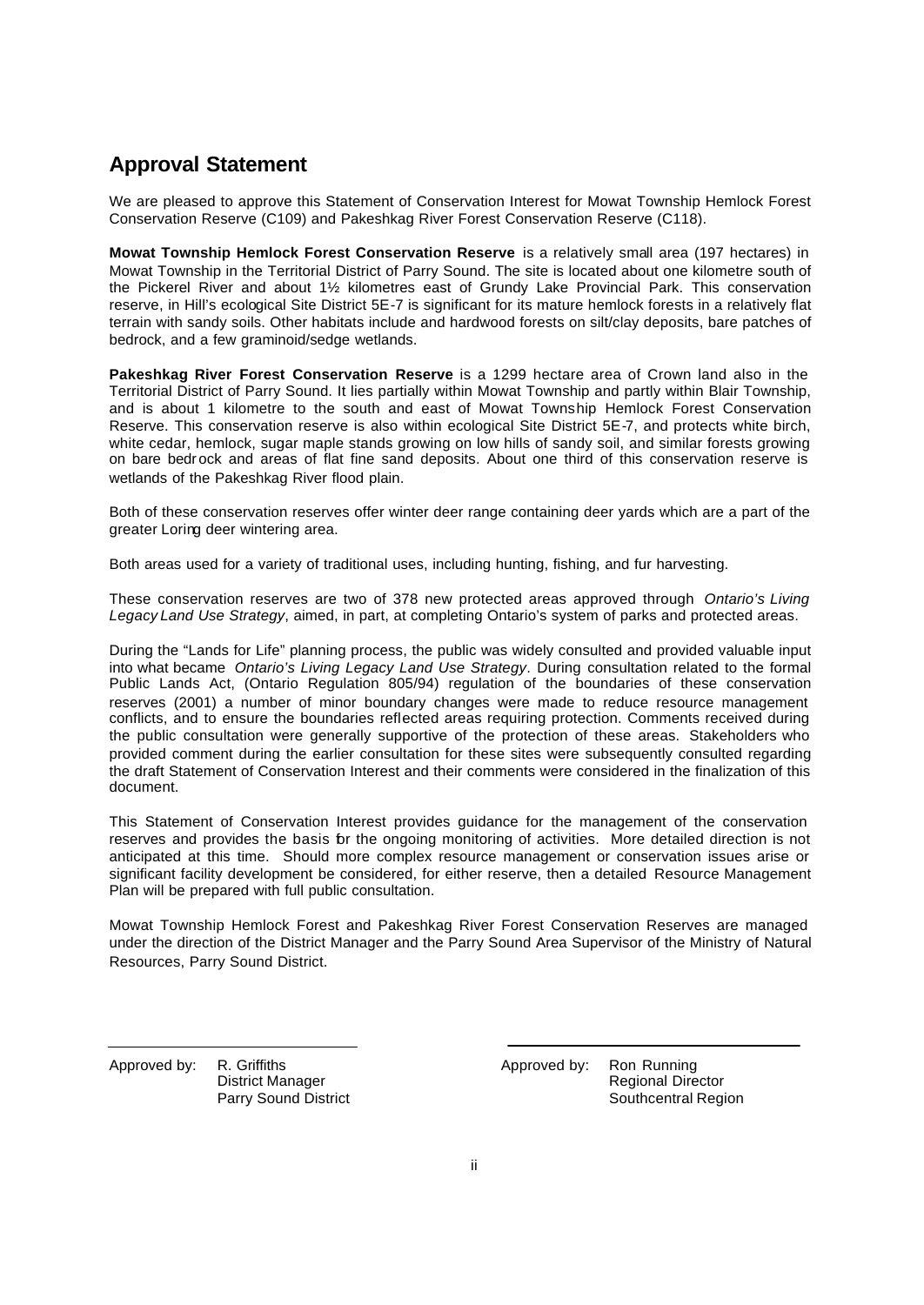# TABLE OF CONTENTS

| 1.0                                                                       |  |
|---------------------------------------------------------------------------|--|
| 1.3                                                                       |  |
| 2.0                                                                       |  |
|                                                                           |  |
| 3.0                                                                       |  |
| 4.0                                                                       |  |
| REVIEW AND REVISION OF THE STATEMENT OF CONSERVATION INTEREST  18<br>5.0  |  |
| 6.0                                                                       |  |
|                                                                           |  |
| <b>APPENDIX 1</b><br><b>APPENDIX 2</b><br>APPFNDIX 3<br><b>APPENDIX 4</b> |  |

# **Table of Figures**

| Figure 1: Location of Mowat Township Hemlock Forest Conservation Reserve and Pakeshkag River |  |
|----------------------------------------------------------------------------------------------|--|
|                                                                                              |  |
| Figure 2: Site Map - Mowat Township Hemlock Forest Conservation Reserve and Pakeshkag River  |  |
|                                                                                              |  |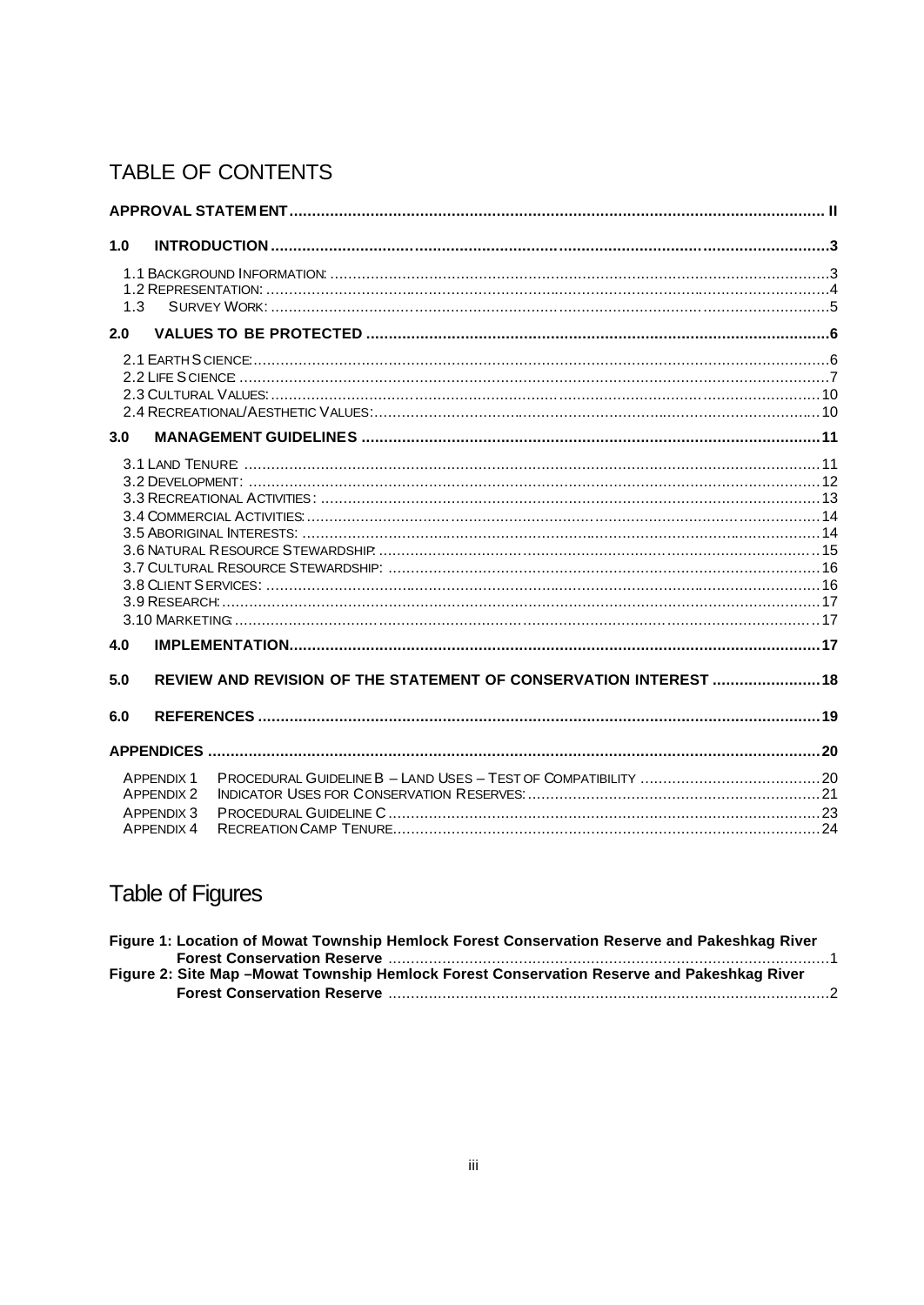**Figure 1: Location of Mowat Township Hemlock Forest and Pakeshkag River Forest Conservation Reserve**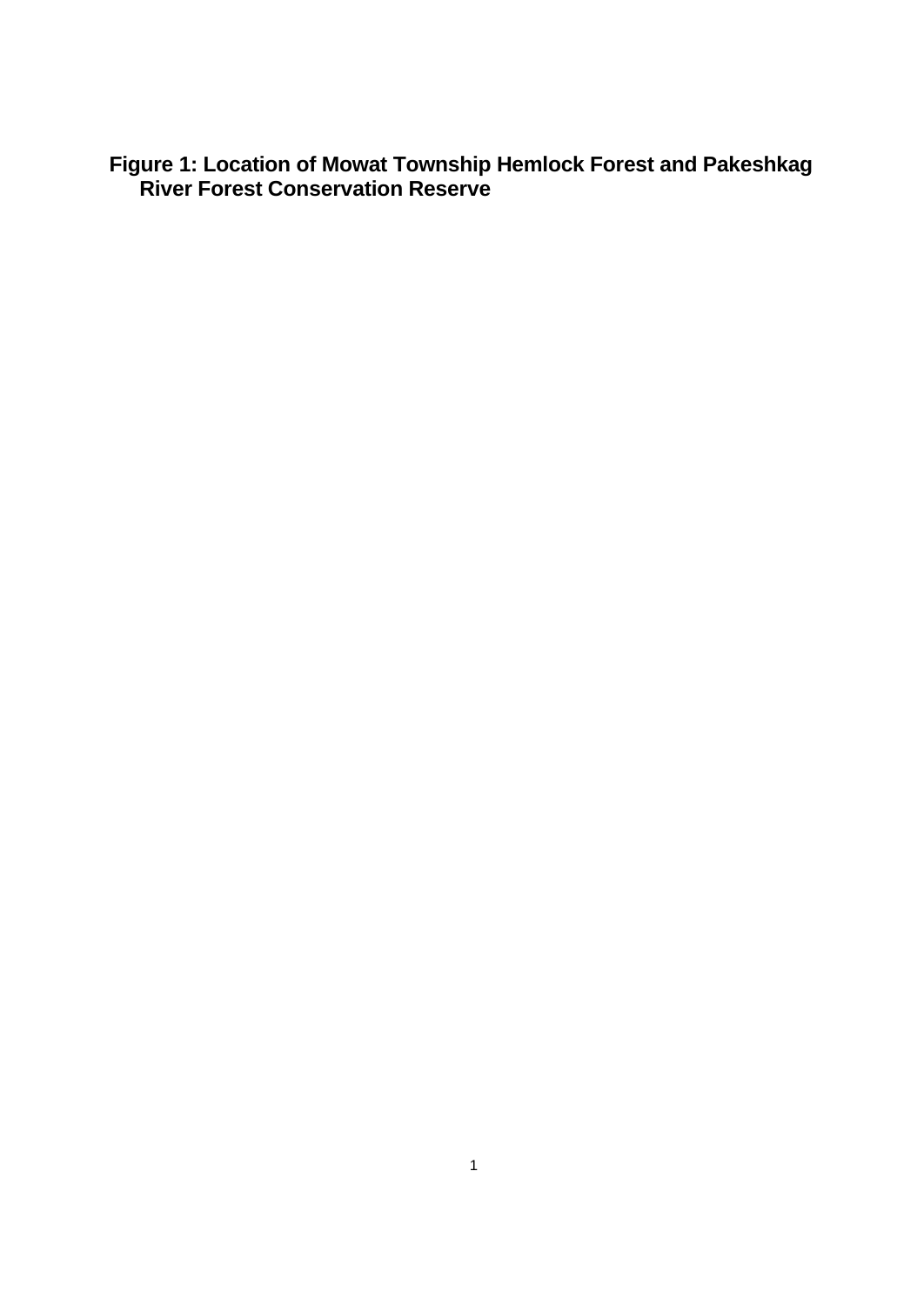**Figure 2: Site Map –Mowat Township Hemlock Forest and Pakeshkag River Forest Conservation Reserve**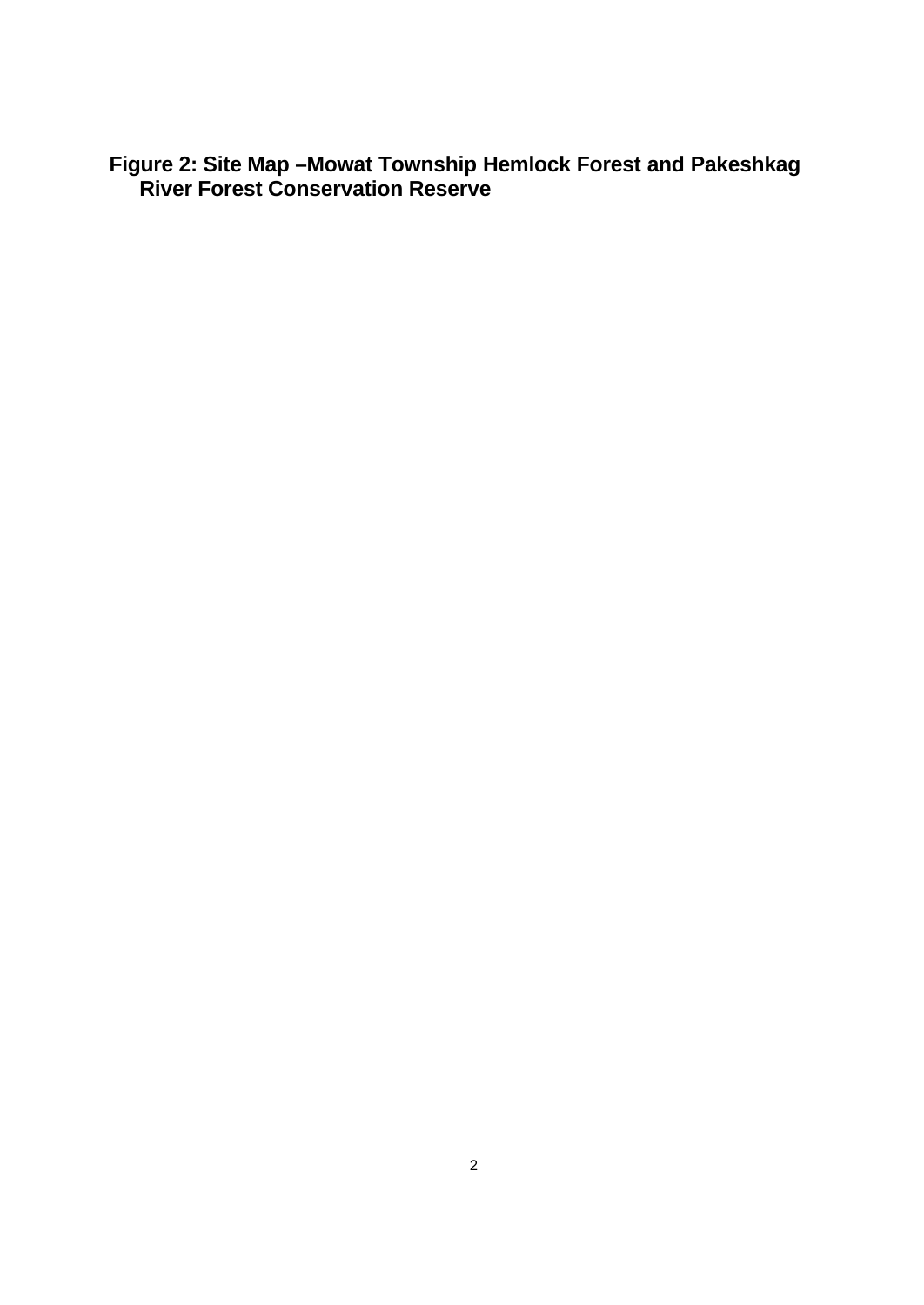### **1.0 Introduction**

*Ontario's Living Legacy*, the result of an extensive planning process that began in early 1997, culminated in the approval in July 1999 of a Land Use Strategy that identifies the intended strategic direction for Crown land, including the completion of Ontario's system of parks and protected areas. This process, which included extensive public consultation, resulted in the recommendation for regulation of 378 new protected areas, including Mowat Township Hemlock Forest Conservation Reserve (C109) and Pakeshkag River Forest Conservation Reserve (C118).

Mowat Township Hemlock Forest and Pakeshkag River Forest conservation reserves are areas of Crown land in unincorporated parts of the Territorial District of Parry Sound. Mowat Township Hemlock Forest lies totally within Mowat Township, and Pakeshkag River Forest Conservation Reserve is mainly in Mowat Township, and extends into western Blair Township. Close to Grundy Lake Provincial Park and its proposed additions, these areas are surrounded by the North Parry Sou nd Enhanced Management Area - Recreation (E119r), which is a multiple use area intended to be managed for its high quality recreation, forest management, wildlife management and tourism values.

Both conservation reserves are within ecological Site District 5E-7. Mowat Township Hemlock Forest Conservation Reserve was identified during the *Ontario's Living Legacy* selection process primarily for its mature eastern hemlock (*Tsuga canadensis*) stands on deep glacial deposits of sand. Pakeshkag River Forest Conservation Reserve was identified for its variety of landform and vegetation features including deep glacial sands over bedrock, rolling hills of bare bedrock, and extensive wetlands associated with the Pakeshkag River.

Both areas provide inland habitat with significant potential for the nationally and provincially threatened eastern massasauga rattlesnake (*Sistrurus catenatus catenatus*) and eastern hognose snake (*Heterodon platyrhinos*).

These conservation reserves and their surroundings are used for a variety of traditional uses, including hunting, fishing and fur harvesting. Deer yards, a part of the greater Loring deer wintering area, occupy portions of both of these reserves.

Conservation reserves are established under the authority of the Public Lands Act, Ontario Regulation 805/94. Mowat Township Hemlock Forest and Pakeshkag River Forest conservation reserves were established by Ontario Regulation 148/02, an amendment of the Public Lands Act, on May 8, 2002.

A Statement of Conservation Interest (SCI) is prepared under the authority of Procedural Guideline A – Resource Management Planning (PL. Procedure 3.03.05). The purpose of this SCI is to identify and describe the values of the Mowat Township Hemlock Forest and Pakeshkag River Forest conservation reserves. The SCI also outlines the activities that currently occur within these conservation reserves and provides quidelines for the management of current and future activities in the context of protecting the natural, recreational and cultural values.

| Name                                            | <b>Mowat Township Hemlock Forest Conservation Reserve</b><br>(C109) and<br>Pakeshkag River Forest Conservation Reserve (C118) |
|-------------------------------------------------|-------------------------------------------------------------------------------------------------------------------------------|
| <b>Site Region/District</b>                     | 5E-7                                                                                                                          |
| <b>OMNR Administrative Region/District/Area</b> | Southcentral Region/Parry Sound District/<br><b>Parry Sound Area</b>                                                          |
| Total Area (ha.)                                | Mowat Township Hemlock Forest CR - 197 hectares<br><b>Pakeshkag River Forest CR</b><br>-1299 hectares                         |

#### **1.1 Background Information:**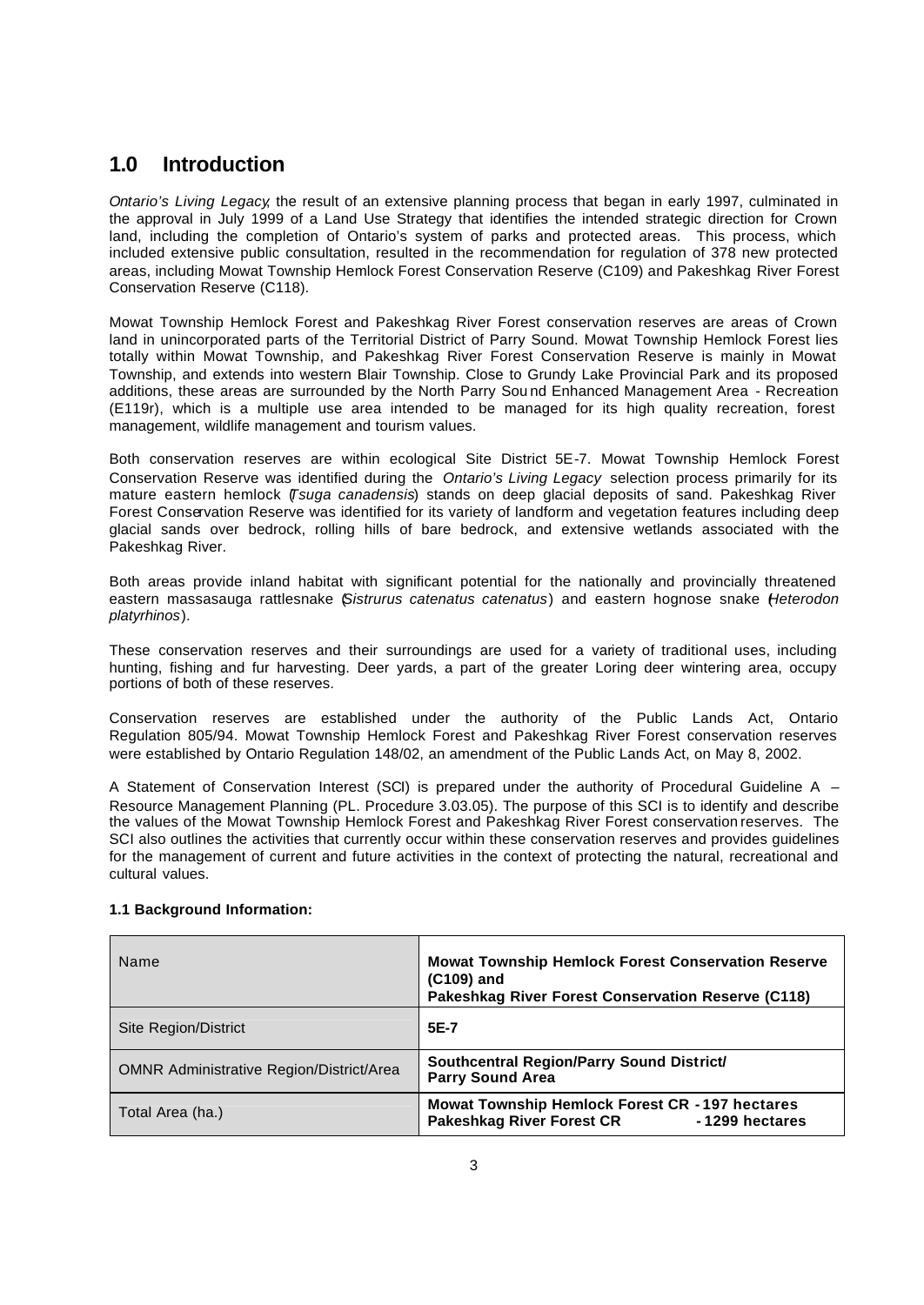| <b>Regulation Date</b> | May 8, 2002 (O. Reg. 148/02)                                                      |
|------------------------|-----------------------------------------------------------------------------------|
| <b>First Nations</b>   | <b>Robinson-Huron Treaty</b>                                                      |
| OBM map sheets         | 20 17 540 0 50800, 20 17 5400 50900                                               |
| Topographic Map        | Noganosh Lake 41 H/16                                                             |
| UTM co-ordinates       | Mowat<br>- 17T 54170 508920 (Centroid)<br>Pakeshkag - 17T 54620 508870 (Centroid) |

#### **1.2 Representation:**

#### **Earth Science Representation:**

#### **Mowat Township Hemlock Forest Conservation Reserve**

At the time of preparation of this Statement of Conservation Interest, an earth science inventory check sheet was not available for Mowat Township Hemlock Forest Conservation Reserve. It is expected that this will be finalized later in 2003.

#### **Pakeshkag River Forest Conservation Reserve**

Bedrock -- highly deformed felsic and intermediate gneisses of uncertain protolith in the Britt Domain, Algonquin Terrane, of the Central Gneiss Belt of the Proterozoic Grenville Province.

Surficial -- The dominant surficial deposit underlying more than 75% of the total area is a thin (< 1m) ground moraine of discontinuous till over bedrock of ground moraine. These Quaternary deposits are Late Wisconsinan in age. The recent organic deposit covers low relief areas of drainages and wetlands.

#### **Life Science Representation:**

#### **Mowat Township Hemlock Forest Conservation Reserve**

- Older hemlock forests on sandy soils
- Immature hardwood stands on silt/clay soils
- Small patches of bare bedrock
- A small representation of graminoid/sedge wetlands

#### **Pakeshkag River Forest Conservation Reserve**

- Young intolerant hardwood forest stands.
- Tolerant forest stands in areas of deeper soils with a higher moisture regime.
- A few small old coniferous stands (circa 100 to 150 years)
- Bedrock barrens.
- Pure stands of eastern white cedar (*Thuja occidentalis*) and eastern hemlock on Pakeshkag River flood lands.
- Extensive palustrine and riverine wetland areas.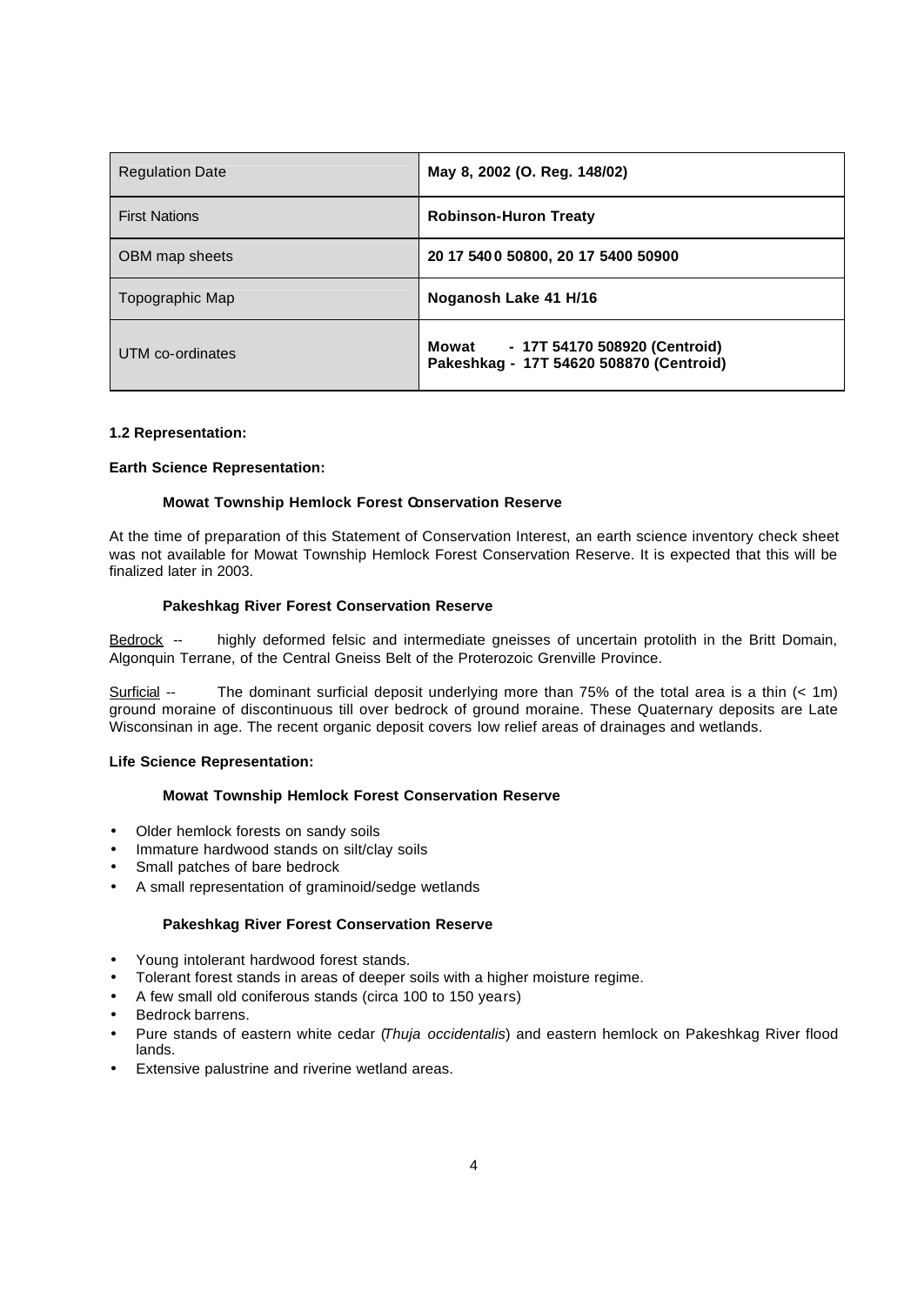#### **Cultural Resources Representation:**

Neither detailed cultural research nor inventory has been carried out for either of these conservation reserves. There is physical evidence of logging activity spanning a long period, and anecdotal evidence would indicate that these conservation reserves, and much of the surrounding lands, would have been part of traditional First Nations resource harvest areas. Recent regional evaluation (OMNR 2003) shows that these conservation reserves contain some areas that have a high potential for cultural heritage sites. There is a registered cultural heritage site identified to the north of the Pakeshkag River Forest Conservation Reserve.

#### **Recreational Opportunities:**

Recreational inventory reports were prepared for both sites based on existing knowledge and data sources of MNR staff, and reflecting field observations made during the preparation of the life science report (Brown, 2002). Both conservation reserves and the general area are recognized as providing big and small game hunting in a relatively remote area. Both of these conservation reserves are in the larger North Parry Sound Enhanced Management Area (E119r), which is a multiple use area intended to be managed for its high quality recreation, forest management, wildlife management and tourism values.

All-terrain vehicle use occurs on trails that appear to be associated with hunting activity in both conservation reserves.

Specific to Pakeshkag River Forest Conservation Reserve, sport fishing opportunities are provided on the Pakeshkag River, which provides suitable brook trout (*Salvelinus fontinalis*) habitat.

#### **1.3 Survey Work:**

| Survey Level   | Earth<br>Science           | Life Science                                                                  | Cultural                      | Recreational                       | Other       |
|----------------|----------------------------|-------------------------------------------------------------------------------|-------------------------------|------------------------------------|-------------|
| Reconnaissance | To be completed in<br>2003 | Blythe & Assoc., 2002                                                         | OMNR, 2003                    | Brown, 2002; (Inventory<br>Report) | None        |
| Detailed       | None                       | <b>None</b>                                                                   | None                          | None                               | None        |
| Requirement    | None                       | Monitor the<br>status/presence of<br>significant species<br>and associations. | Research to be<br>encouraged. | Monitor use impacts                | <b>None</b> |

#### **Mowat Township Hemlock Forest Conservation Reserve**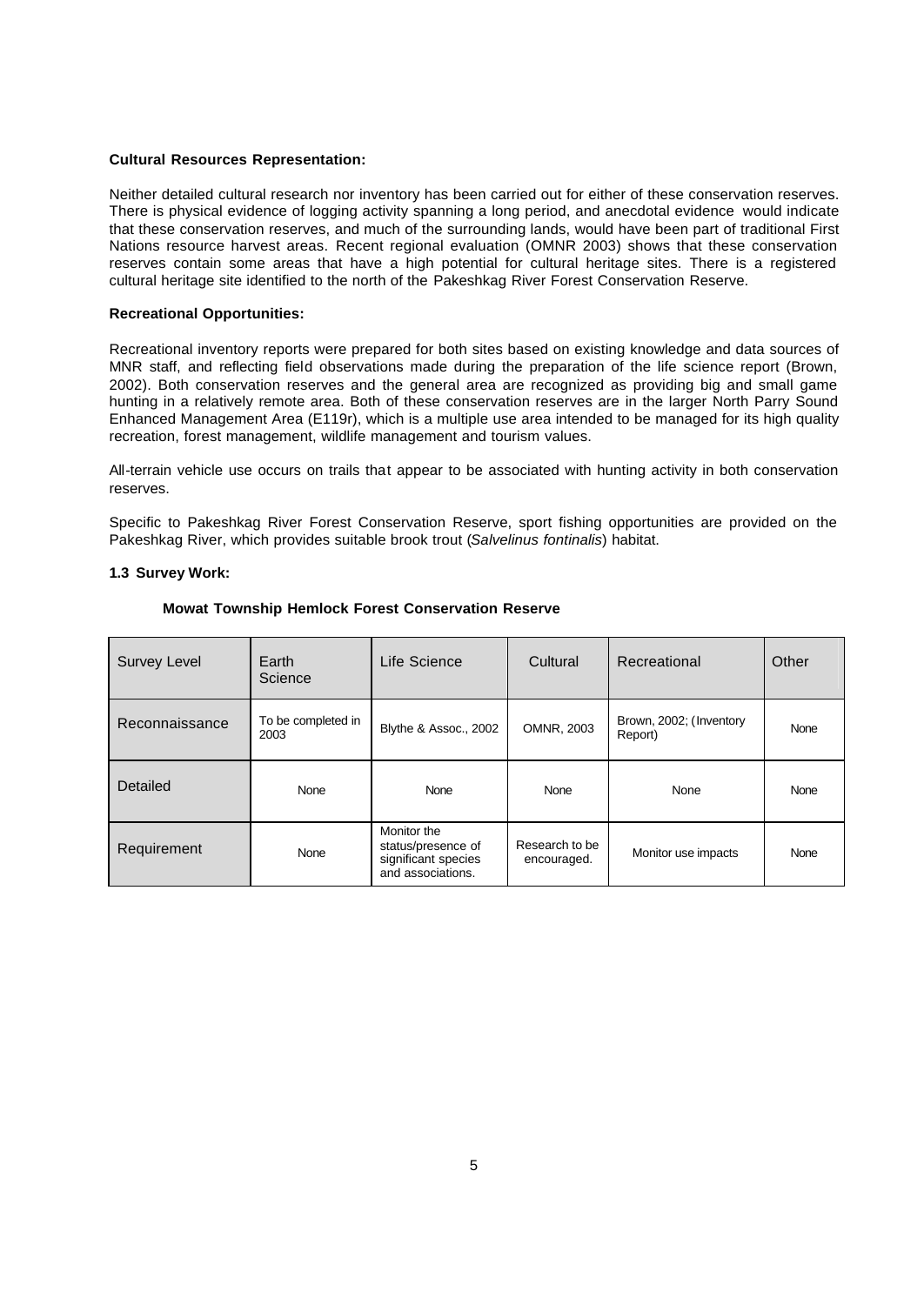#### **Pakeshkag River Forest Conservation Reserve**

| <b>Survey Level</b> | Earth<br>Science  | Life Science                                                                  | Cultural                      | Recreational                       | Other |
|---------------------|-------------------|-------------------------------------------------------------------------------|-------------------------------|------------------------------------|-------|
| Reconnaissance      | Duba & Frey, 2001 | Blythe & Assoc., 2002                                                         | OMNR, 2003                    | Brown, 2002; (Inventory<br>Report) | None  |
| Detailed            | None              | None                                                                          | None                          | None                               | None  |
| Requirement         | None              | Monitor the<br>status/presence of<br>significant species<br>and associations. | Research to be<br>encouraged. | Monitor use impacts                | None  |

### **2.0 Values to be protected**

Both conservation reserves are located entirely within Hills' (1959) ecological Site District 5E-7. Values include earth science, life science and recreational/aesthetic values, with an emphasis on the life sciences.

#### **2.1 Earth Science:**

(Earth science information, unless otherwise noted, is taken from Duba & Frey, 2001)

#### **Mowat Township Hemlock Forest Conservation Reserve**

An earth science check sheet was not available for this conservation reserve. It is expected that this will be completed later in 2003. The area is overlain with glacial and post-glacial deposits of silt, clay and sand over bedrock. There are limited exposures of bedrock within the reserve.

#### **Pakeshkag River Forest Conservation Reserve**

#### **Bedrock:**

Pakeshkag River Forest Conservation Reserve is a low relief area divided by the Pakeshkag River and bedrock barrens. The dominant rock types observed are highly deformed felsic and intermediate gneisses of uncertain protolith in the Britt Domain, Algonquin Terrane, of the Central Gneiss Belt of the Proterozoic Grenville Province.

The Grenville Province is the product of thrusting and imbrication of the crust to the northwest as it collided with a continental landmass to the southeast. The Grenville Orogeny, circa 1140 to 1070 million years ago, culminated more than 500 million years of crustal evolution. The eroded roots of the products of these events are displayed in the complexly metamorphosed and deformed rocks of the region (Easton, 1992b, p.1302).

The Algonquin Terrane is one of four lithotectonic terranes of the Central Gneiss Belt. Within the Algonquin Terrane the Britt Domain is one of twelve structural domains. This geological environment is part of the modern organization of the complex products of the mid-Proterozoic Grenville orogenic events (Easton, 1992a & b). As such, its representation in Pakeshkag River Forest Conservation Reserve contributes to the conservation of the Grenville continental accretion theme outlined by Davidson (1981).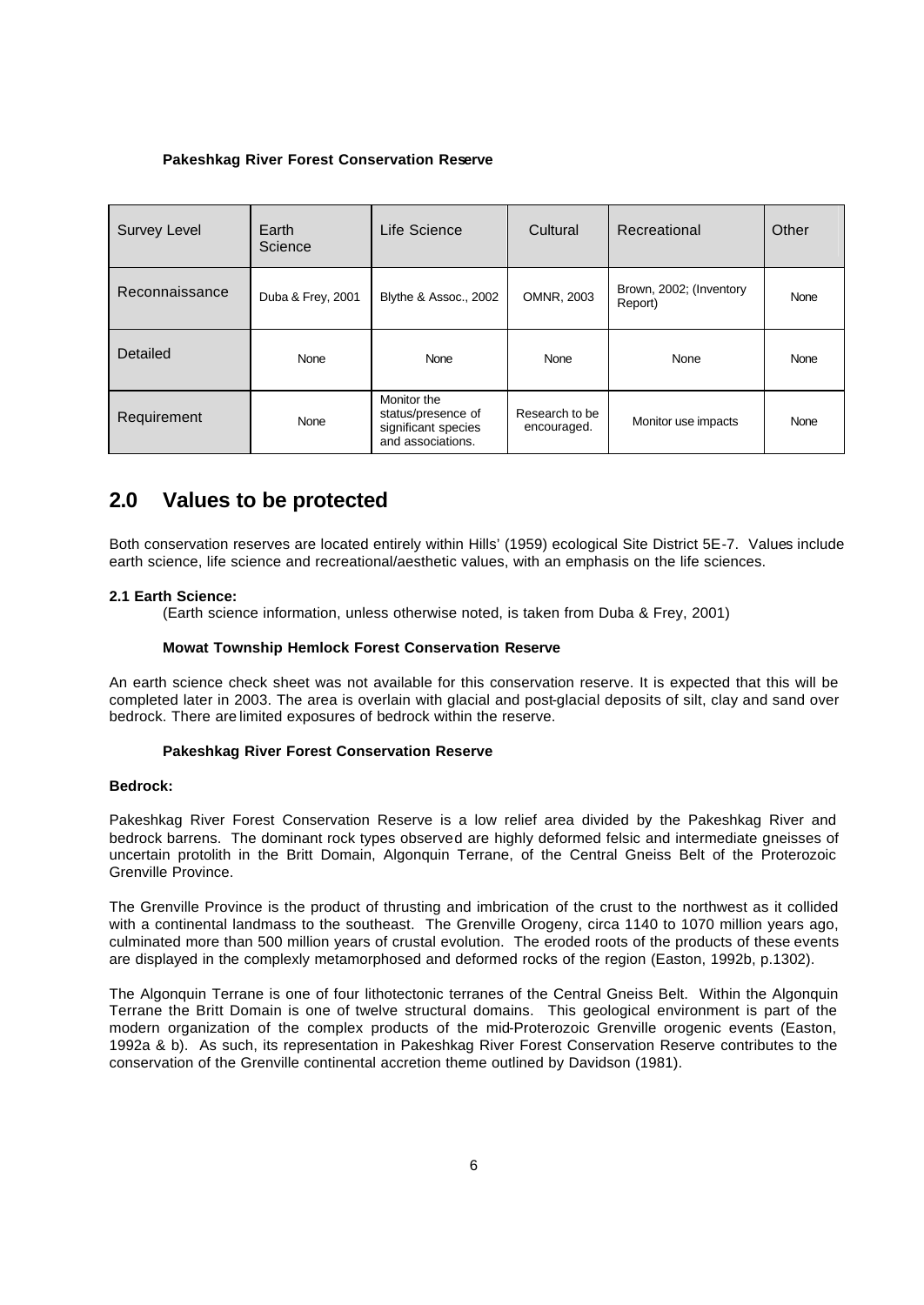Within the Ontario Provincial Park system, the bedrock geology of Pakeshkag River Forest Conservation Reserve has regional significance in its representation of highly deformed felsic to intermediate gneisses of uncertain origin within the Britt Domain of Algonquin Terrane.

#### **Surficial:**

The Quaternary deposits of the conservation reserve are typical components of Late Wisconsinan Stage of the Quaternary Era in southwestern Ontario. The dominant surficial deposit underlying more than 75% of the total area is a thin (< 1m) ground moraine of discontinuous till over bedrock of ground moraine. Recent organic deposits cover low relief areas of drain ages and wetlands.

The surficial geological features are locally significant.

#### **2.2 Life Science:**

(Unless otherwise noted, life science information for these four conservation reserves is taken from Blythe & Associates, 2002)

In late May 1997, the Ministry of Natural Resources (Natural Heritage Information Centre and Natural Heritage Section) carried out a natural heritage "gap analysis" project for Site District 5E-7 and 5E-8, in conjunction with Ontario Living Legacy's Land Use Planning. The purpos e of the gap analysis was to identify different vegetation and landform combinations that were not included in protected areas at that time. Geographic Information Systems technology was used and applied to the following criteria: 1) representation of landform-vegetation patterns; 2) diversity; 3) condition; 4) ecological considerations; and 5) special features (Crins and Kor 1998). These two conservation reserves were identified through this gap analysis.

#### **Mowat Township Hemlock Forest Conservation Reserve**

#### **Representation:**

The Mowat Township Hemlock Forest Conservation Reserve encompasses a modest area of 197 hectares of primarily forested land lying in relatively flat terrain of sandy soils, with some areas of silt/clay soils. The sandy soils support mature coniferous forests, while the silt/clay soils generally support immature stands of hardwoods.

The predominant eastern hemlock forests grow on the sandy soil areas. They contain lesser components of white spruce (*Picea glauca*), yellow birch (*Betula alleghaniensis*), eastern white cedar and white pine (*Pinus strobus*). Recent field investigation (Blythe & Associates, 2002) suggests these stands average 100 years in age. They have dense understories of eastern hemlock with balsam fir (*Abies balsamea*) and white pine. Typical forest floor vegetation in these acidic, nutrient poor soils include: assorted club mosses (*Lycopodium spp.*), wintergreen (*Gaultheria procumbens*), gold thread (*Coptis trifolia spp. groenlandica*) and twinflower (*Linnaea borealis*).

Silt/clay soil area support intolerant hardwood stands, most of which are in early successional stages because of recent logging activity. The oldest hardwood stands consist of pure black ash (*Fraxinus nigra*) around fifty years old. The remaining hardwood stands range in age from 15 to 30 years, and include yellow birch, and red maple (*Acer rubrum*) on the wetter sites. Sugar maple (*Acer saccharum* ) and basswood (*Tilia americana*) are part of the species mix on drier sites. Understory on these richer soils includes a greater variety of species, including wild leek (*Allium tricoccum* ), long beech fern (*Phegopteris connectilis*), bladder sedge (*Carex intumescens* ) and Virginia creeper (*Parthenocissus inserta*).

There are a few areas of bare bedrock, and of graminoid/sedge wetlands within this conservation reserve.

#### **Condition:**

The area shows a long history of timber harvesting, from the late  $19<sup>th</sup>$  century to the late  $20<sup>th</sup>$  century. It is accessed by two old logging roads, one that crosses the north portion of the site, and one that crosses the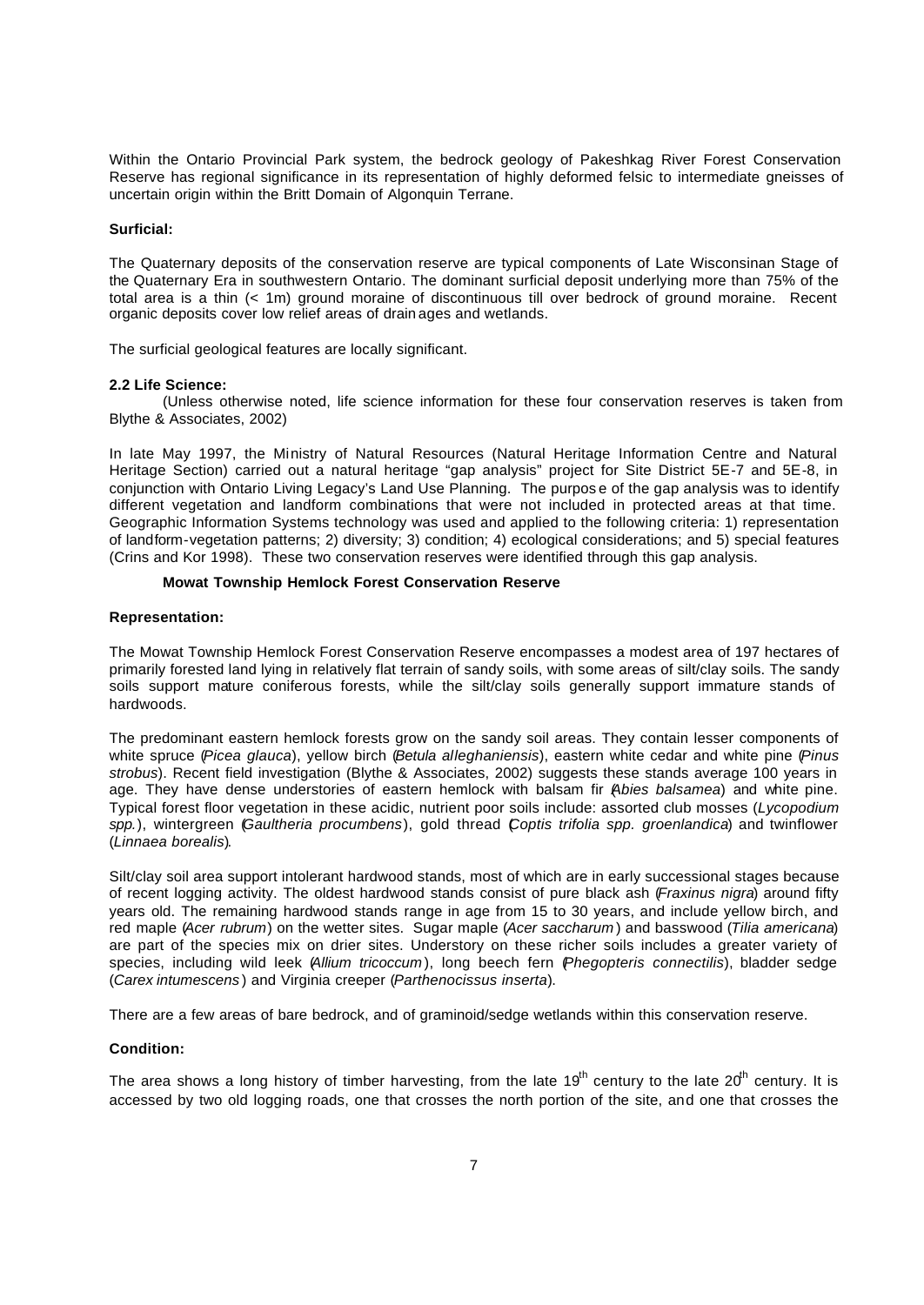south portion of the site. Both provide access by all-terrain vehicles, and a network of trails leads from each throughout the conservation reserve.

#### **Diversity:**

Botanical diversity is limited in Mowat Township Hemlock Forest Conservation Reserve by the acidic and nutrient poor soils. The most significant feature is the mature hemlock forest, which provides winter range for white-tailed deer (*Odocoileus virginianus* ). This forest also offers preferred habitat for a number of warblers (*Dendroica spp.*).

The immature hardwood stands on silt/clay soils offer the greatest botanical variety.

The area offers suitable range for wildlife species typical of the region, such as white-tailed deer, moose (*Alces alces*), coyote (*Canis* latrans), eastern grey wolf (*Canis lupus lycaon*), beaver (*Castor canadensis*) and raccoon (*Procyon lotor*).

#### **Ecological considerations:**

This conservation reserve, in combination with adjacent Grundy Lake Provincial Park and its proposed additions, Pakeshkag River Forest Conservation Reserve, and proposed French River Provincial Park additions form a series of protected lands in the French and Pickerel River systems. This has the potential to protect wildlife corridors linking Georgian Bay with the interior lands between these two rivers.

The linkage with the Georgian Bay coastal zone is particularly noteworthy in connection with the provincially and nationally threatened eastern massasauga rattlesnake and the provincially threatened eastern hognose snake. Both species have been reported in nearby Grundy Lake Provincial Park.

#### **Special Features:**

Mowat Township Hemlock Forest Conservation Reserve has high potential to support populations of eastern hognose snake and eastern massasauga rattlesnake.

#### **Pakeshkag River Forest Conservation Reserve**

#### **Representation:**

Pakeshkag River Forest Conservation Reserve was identified during the *Ontario's Living Legacy* selection process because of its diversity of landform and vegetation features. These include deep glacial deposits of sand overlaying bedrock, rolling hills of bare bedrock, occasional lowland deposits of silt and clay and extensive wetlands associated with the Pakeshkag River.

Intolerant hardwood forests are the most extensive forest type represented in this reserve. Showing the influence of past logging and fire disturbances, these valley forests are dominated by large stands of white birch (*Betula paperifera*), red maple (*Acer rubrum* ), white spruce (*Picea glauca*) and trembling aspen (*Populus tremuloides*). Relatively open forest stand conditions provide a favourable environment for a variety of herbaceous species including wild sarsaparilla (*Aralia nudicaulis*), long awned wood grass (*Brachyelytrum erectum*), intermediate woodfern (*Dryopteris intermedia*), assorted asters (*Aster spp.*) and Canada mayflower (*Maianthemum canadensis*).

Deeper sandy soils and occasional deposits of silt/clay support a range of tolerant hardwood stands that include sugar maple (*Acer saccharum*), yellow birch (*Betula alleghaniensis*), red maple, and black ash (*Fraxinus nigra*). The forest floor vegetation is similar to that in the intolerant forest stands. Burr oak (*Quercus macrocarpa*) is an interesting component of both intolerant and tolerant forest stands. It occurs as well on areas of rock barrens.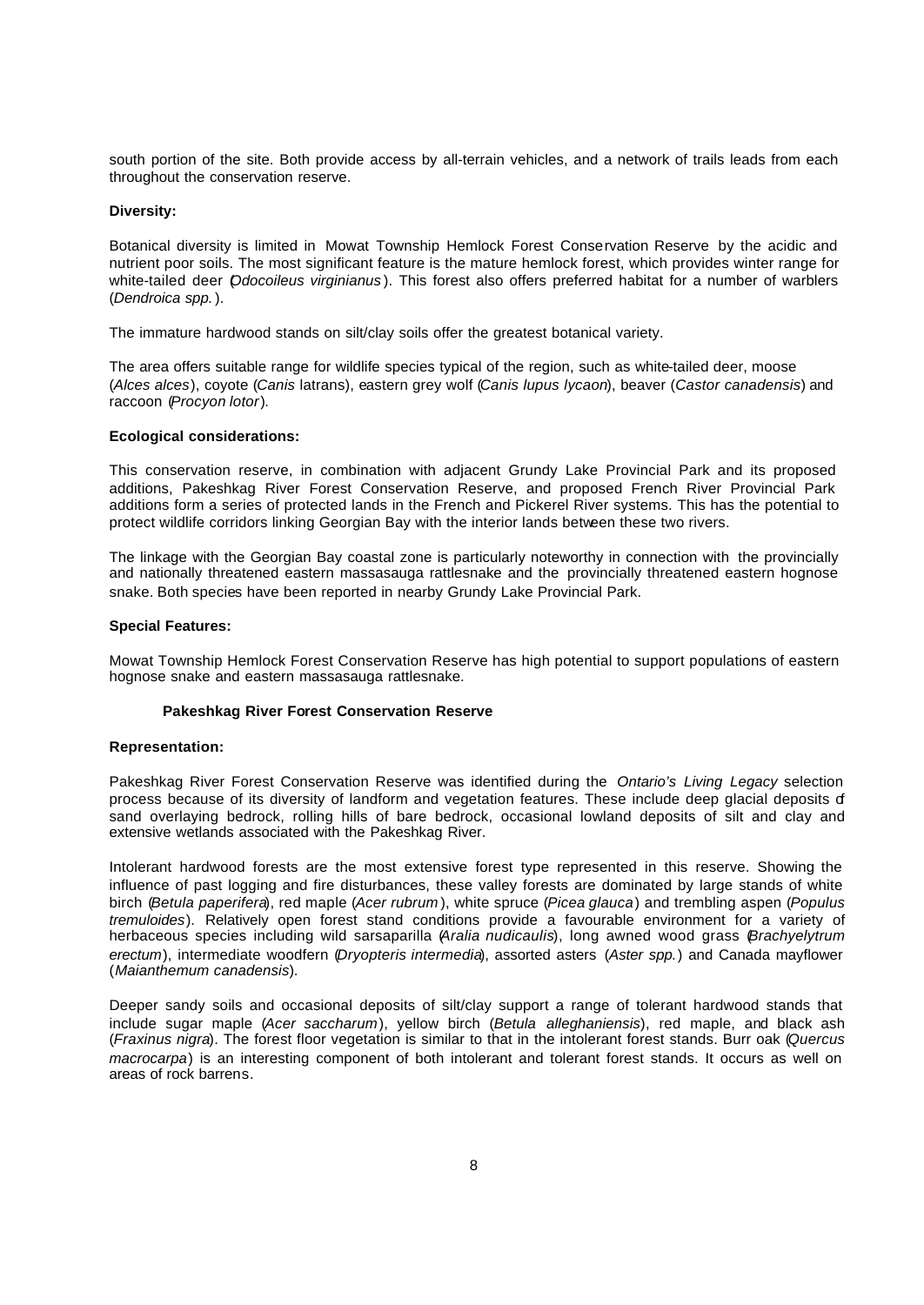Some mature small old coniferous stands are found in the northwest corner of the conservation reserve. These are eastern hemlock and white pine (*Pinus strobus* ) stands, with some specimens of large old eastern white cedar. These stands contain large old trees with vigorous understories of hemlock, balsam fir and red maple.

In the west central portion of the site several almost pure stands of eastern white cedar and eastern hemlock are located on the flood plain of the Pakeshkag River.

Wetlands comprise almost one third of the conservation reserve area. Small palustrine wetlands are dominated by common cattail (*Typha latifolia*). The large riparian wetlands of the Pakeshkag River are dominated by low shrubs such as sweet gale (*Myrica gale* ) and leatherleaf (*Charmaedaphnea calycuta*).

#### **Condition:**

A large power transmission line forms part of the northeastern boundary of this conservation reserve, and it bisects the main body of the site running in a north-south direction. This 120 metre wide corridor has been managed for vegetation control, using both herbicidal and mechanical means.

Most of the hardwood forests of the conservation reserve are between 30 to 70 years old, reflecting past logging activity.

Access to the conservation reserve is provided by the North Pickerel Road, which touches the western boundary, and the Camp 7 Road, which forms part of the eastern boundary. There are indications that allterrain vehicles trails gain access to the site from these roads; however, steep slopes and extensive wetland areas limit their use of the conservation reserve.

#### **Diversity:**

While the varied terrain of the conservation reserve, and the presence of deep deposits of sands and some silts and clays provide for a moderate degree of diversity, the majority of species observed during recent field inventory work were relatively common.

Rock barren habitats, with an abundance of water, scattered shrubs and stunted trees are favoured as nesting habitat by a large number of bird species. Early successional stage open grown forests are favoured breeding habitat for a number of species of warblers (*Dendroica spp.*). The extensive riverine wetland of the Pakeshkag River may be an important waterfowl staging area.

The area offers suitable range for wildlife species typical of the region, such as white-tailed deer, moose, coyote eastern grey wolf, beaver and raccoon.

This area contains a winter deer yard, part of the greater Loring deer wintering area.

#### **Ecological considerations:**

This conservation reserve contains significant groundwater recharge areas in the form of deep deposits of sand. This contributes to the maintenance of a coldwater thermal regime in local watercourses.

As is the case with Mowat Township Hemlock Forest Conservation Reserve, this conservat ion reserve, in combination with adjacent Grundy Lake Provincial Park and its proposed additions, Mowat Township Hemlock Forest Conservation Reserve, and proposed French River Provincial Park additions form a series of protected lands in the French and Pickerel River systems. This has potential in the protection of wildlife corridors linking Georgian Bay with the interior lands between these two rivers.

The linkage with the Georgian Bay coastal zone is particularly noteworthy in connection with the provincially and nationally threatened eastern massasauga snake and the provincially threatened eastern hognose snake. Both species have been reported in nearby Grundy Lake Provincial Park.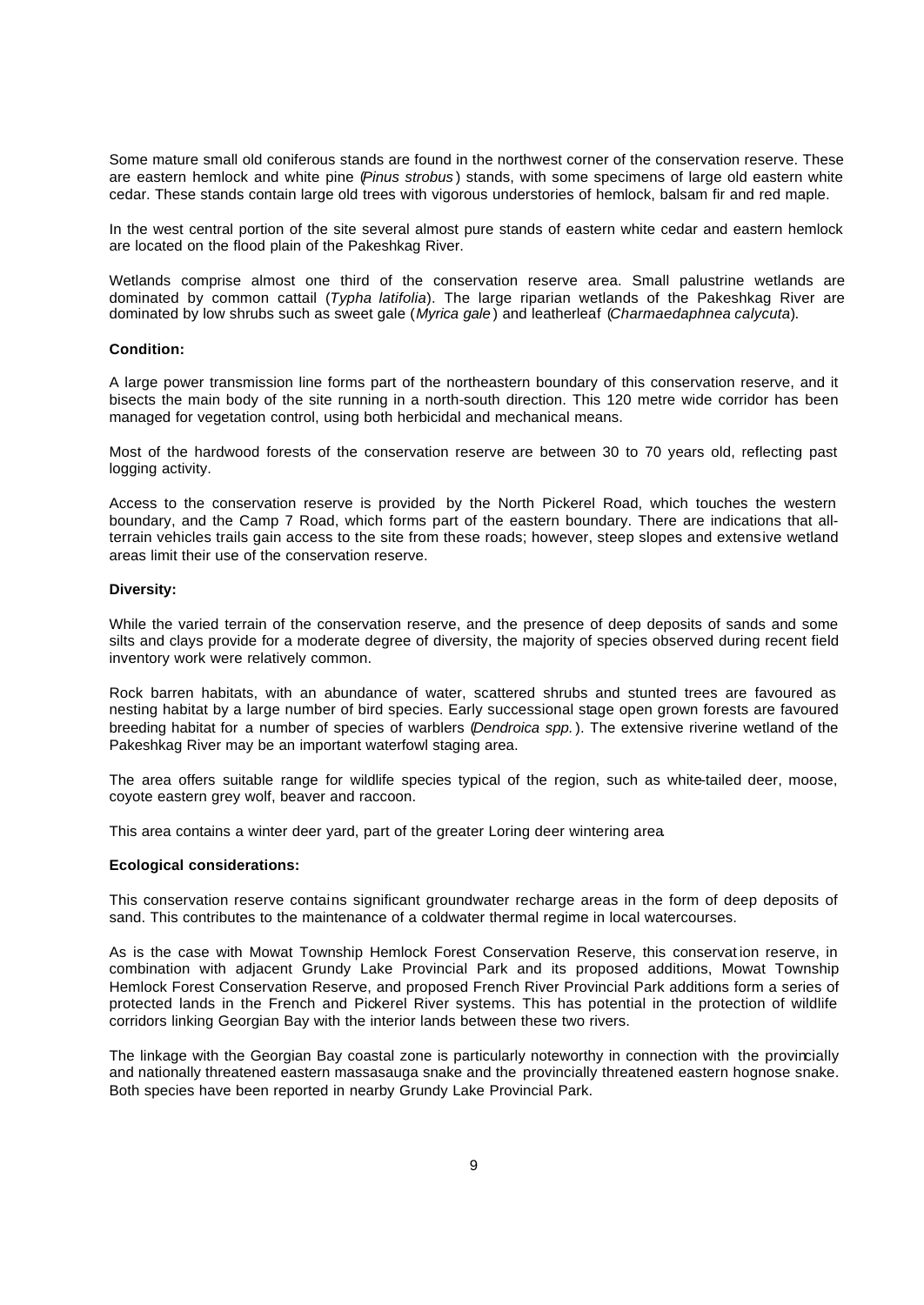The 120 metre wide Hydro One power transmission corridor that bisects this conservation reserve may impede the travel and distribution patterns of small mammals and herpetofaunal species.

#### **Special Features:**

The conservation reserve provides a large area of potential inland habitats for the eastern hognose snake and eastern massasauga rattlesnake.

#### **2.3 Cultural Values:**

#### **Mowat Township Hemlock Forest Conservation Reserve**

While no specific cultural studies or inventories have been undertaken within the conservation reserve, and no major cultural resource values have been evaluated or identified to date, there is physical evidence of a long period of logging throughout this conservation reserve.

The proximity of the historically rich French and Pickerel Rivers would indicate that this conservation reserve, and much of the surrounding lands, would have been part of traditional First Nations resource harvest areas. Recent regional evaluation (OMNR, 2003) shows that this conservation reserve contains some areas that have a high potential for cultural heritage sites.

#### **Pakeshkag River Forest Conservation Reserve**

As with Mowat Township Hemlock Forest Conservation Reserve, no specific studies or inventories have been undertaken within the reserve, and no major cultural resource values have been evaluated or identified to date. However, there is physical evidence of logging activity spanning a long period, throughout this conservation reserve.

The proximity of the historically rich French and Pickerel Rivers and the presence of the Pakeshkag River would indicate that this site, and much of the surrounding lands, would have been part of traditional First Nation resource harvest areas. Recent regional evaluation (OMNR, 2003) shows that this conservation reserve contains some areas that have a high potential for cultural heritage sites. There is a registered cultural heritage site identified to the north of this conservation reserve.

#### **2.4 Recreational/Aesthetic Values:**

Both of these conservation reserves are surrounded by the larger North Parry Sound Enhanced Management Area (E119r), which is a multiple use area intended to be managed for its high quality recreation, forest management, wildlife management and tourism values. Individual zones within this over-all area will provide for the needs related to semi-remote recreation, access, natural resource protection and extraction. These two conservation reserves contribute to three of the four of these needs, excluding only extraction. (OMNR 1999)

#### **Mowat Township Hemlock Forest Conservation Reserve**

Hunting appears to be the primary recreational activity that has traditionally occurred within this site's boundaries. There are no authorized recreation camps within the conservation reserve, but there are several in the vicinity, and several temporary camps (tents/trailers) are set up during hunting seasons.

The conservation reserve supports the usual populations of large and small game. Most hunting activity within the reserve is focused on white-tailed deer, moose and black bear (*Ursus americanus* ).

The area has several all-terrain vehicle tails throughout, and it is assumed that most of this activity is associated with hunting activity.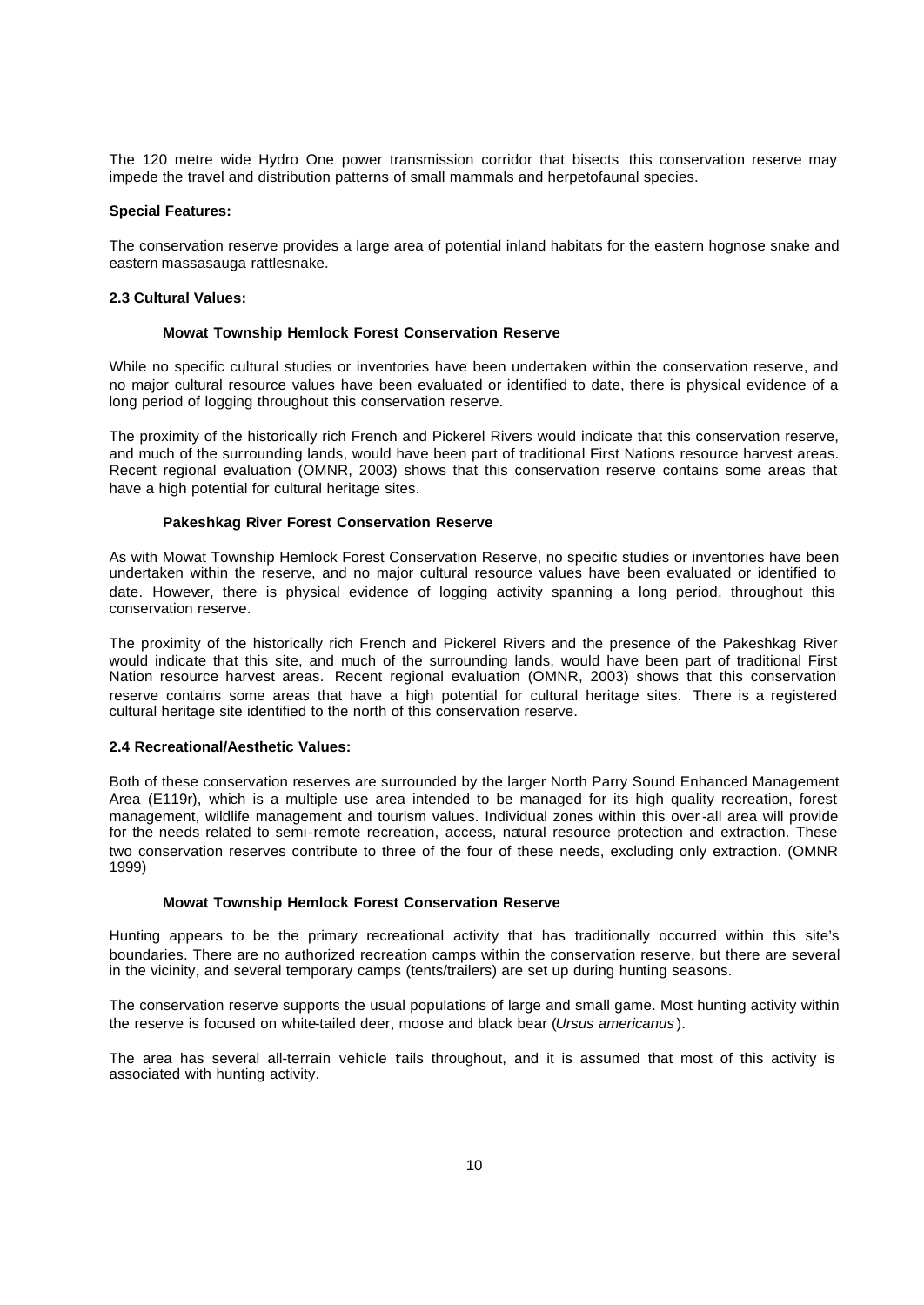There are no authorized snowmobile trails within Mowat Township Hemlock Forest Conservation Reserve, and it is unknown whether the all-terrain vehicle trails are also used for snowmobiling.

#### **Pakeshkag River Forest Conservation Reserve**

Hunting and fishing appear to be the primary recreational activities that have traditionally occurred within this site's boundaries. There are three authorized recreation camps within the conservation reserve and several others near the conservation reserve on adjacent Crown land. In addition, a number of temporary camps are set up along nearby roads during hunting seasons.

This site supports the usual populations of large and small game. Most hunting activity within the conservation reserve is focused on white-tailed deer (*Odocoileus virginianus* ), moose, and black bear (*Ursus americanus* ), as well as ruffed grouse (*Bonasa umbellus*).

Sport fishing opportunities are provided on the Pakeshkag River, which provides suitable brook trout (*Salvelinus fontinalis*) habitat.

A Trans Ontario Provincial connector Trail # C105D runs roughly along the east boundary of this reserve along the Camp 7 Road. No authorized trails enter the conservation reserve, but travel in the site by snowmobile, and some all-terrain vehicle use, are known to originate from this road/trail.

### **3.0 Management Guidelines**

#### **3.1 Land Tenure:**

#### **Background:**

Mowat Township Hemlock Forest Conservation Reserve (197 hectares) and Pakeshkag River Forest Conservation Reserve (1299 hectares) are completely surrounded by Crown lands, with no adjacent or nearby parcels of private lands.

**Mowat Township Hemlock Forest Conservation Reserve** lies within OMNR Bear Management Area (PS-47-003) and is divided between two registered trapline areas (PS-118 and PS-137). There is one known trappers cabin within the conservation reserve. The majority of this conservation reserve lies within one commercial Bait Fish Blocks (Mowat 3), which is currently assigned. Its northern portion lies in an unassigned Bait Fish Block, (Mowat 2).

There are no authorized recreation camps within this conservation reserve but several are located in the vicinity on Crown land.

During a recent field inve ntory an apparent unauthorized occupation was identified, and is being investigated.

**Pakeshkag River Forest Conservation Reserve** lies within two Bear Management Areas (PS-47-003 and PS-47-005), and is divided between two registered trapline areas (PS-118 and PS-137). It is a part of two assigned Bait Fish Blocks (Mowat 3 and Blair 1).

Four authorized recreation camps are located in this conservation reserve, and several more are located on nearby Crown land.

The Hydro One power transmission line borders part of Pakeshkag River Forest Conservation Reserve, and bisects the south-easterly portion on a north-south axis. This 120 metre wide corridor is authorized by Licence of Occupation.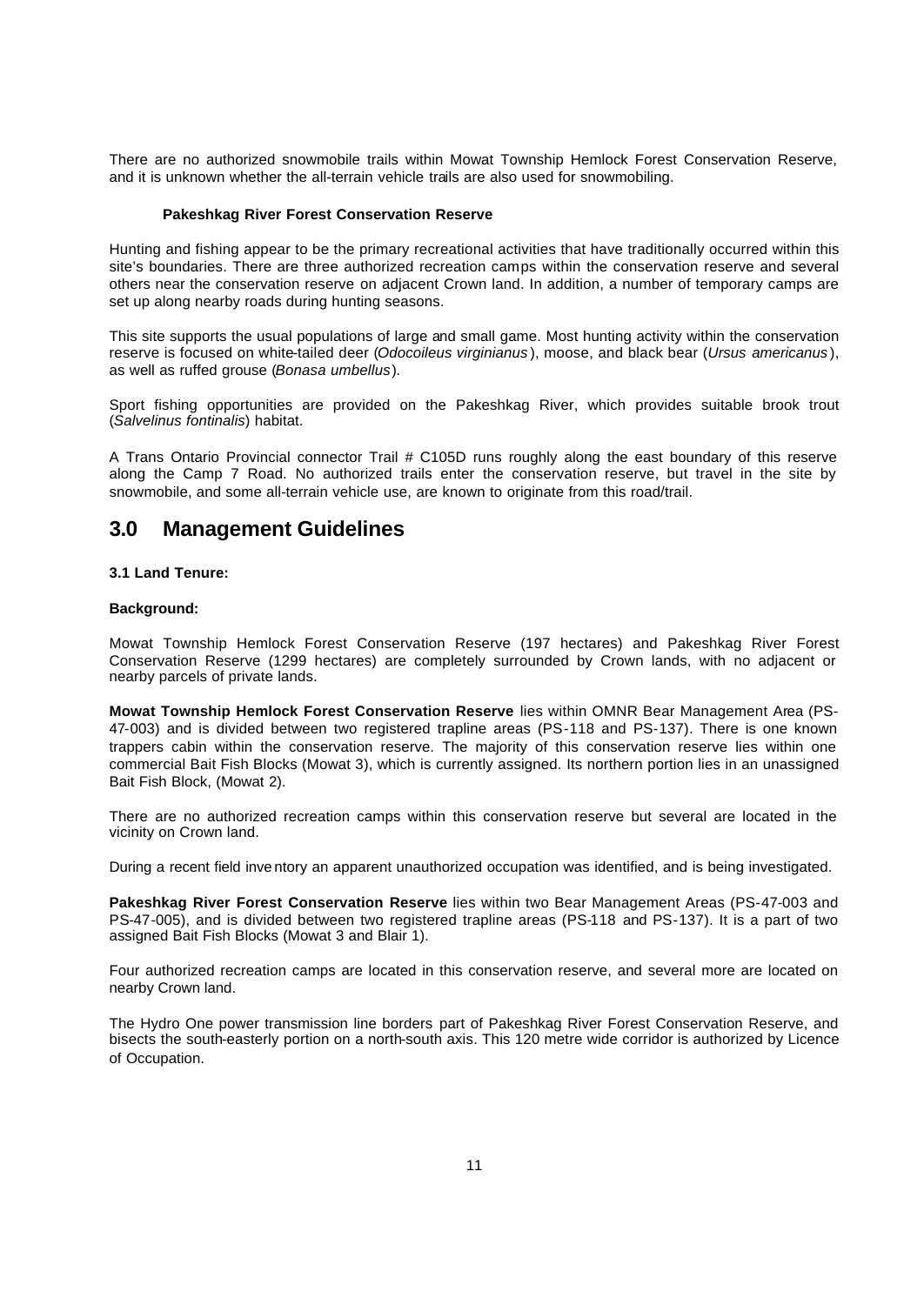#### **Guideline:**

The sale of Crown lands within conservation reserves is not permitted.

Several areas of road allowance are located within the boundaries of the two conservation reserves. MNR proposes to stop up and close these in the near future, to ensure that they remain within the conservation reserves should these areas at some point be incorporated into a municipality.

The commercial bear hunting service associated with the current Bear Management Areas is allowed to continue. Fur harvest is permitted to continue in the registered trapline areas. The Bait Fish Blocks, which are currently assigned, are permitted to continue. Bait Harvest Areas, which are currently unassigned, may be reassigned to future applicants subject to the "test of compatibility".

Existing recreation camps in Pakeshkag River Forest Conservation Reserve are permitted to continue. They may be eligible for "enhanced" tenure, but are not eligible for purchase of land. (See Appendix 4)

New recreation camps are not permitted in either conservation reserve.

#### **3.2 Development:**

#### **Background:**

There are no Crown owned buildings or other facilities within either conservation reserve.

Access to Mowat Township Hemlock Forest Conservation Reserve is via the North Pickerel Road, and west along Kidd's Landing Trail; it is suitable for all -terrain vehicle use. Another trail enters the southern portion of the conservation reserve, where it gives rise to a number of other all-terrain vehicle trails within the site. Most all-terrain vehicle use appears to be associated with hunting activity from nearby recreation camps and temporary hunt camps established during the hunting seasons.

Pakeshkag River Forest Conservation Reserve can be accessed from the North Pickerel Road to the west and north or from the Camp 7 Road which forms part of its eastern boundary. The Ontario Federation of Snowmobile Clubs (OFSC) Trans Ontario Provincial Connector Trail, C105D, borders the site, following the Camp 7 Road corridor. Some all-terrain vehicle trails appear to enter the conservation reserve from these roads and snowmobile trail.

The most significant development in the conservation reserve is the Hydro One power transmission corridor, which borders part of Pakeshkag River Forest Conservation Reserve, and bisects it on a north-south axis. This 120 metre wide corridor is authorized by Licence of Occupation.

Surrounded by North Parry Sound Enhanced Management Area (E119r), both of these conservation reserves contribute to the management intent of providing for needs related to semi-remote recreation, access, and natural resource protection.

#### **Guideline:**

New roads for resource extraction and/or private use will not be permitted, nor will additions to existing roads, or upgrading of existing roads be permitted.

No mineral exploration is permitted within these conservation reserves. This policy decision is based on a commitment made by the Ministry of Natural Resources and the Ministry of Northern Development and Mines in March 2002. This policy direction replaces that identified in the 1999 *Ontario's Living Legacy Land Use Strategy* which stated that controlled mineral exploration would be permitted in new conservation reserves which were identified as having provincially significant mineral potential.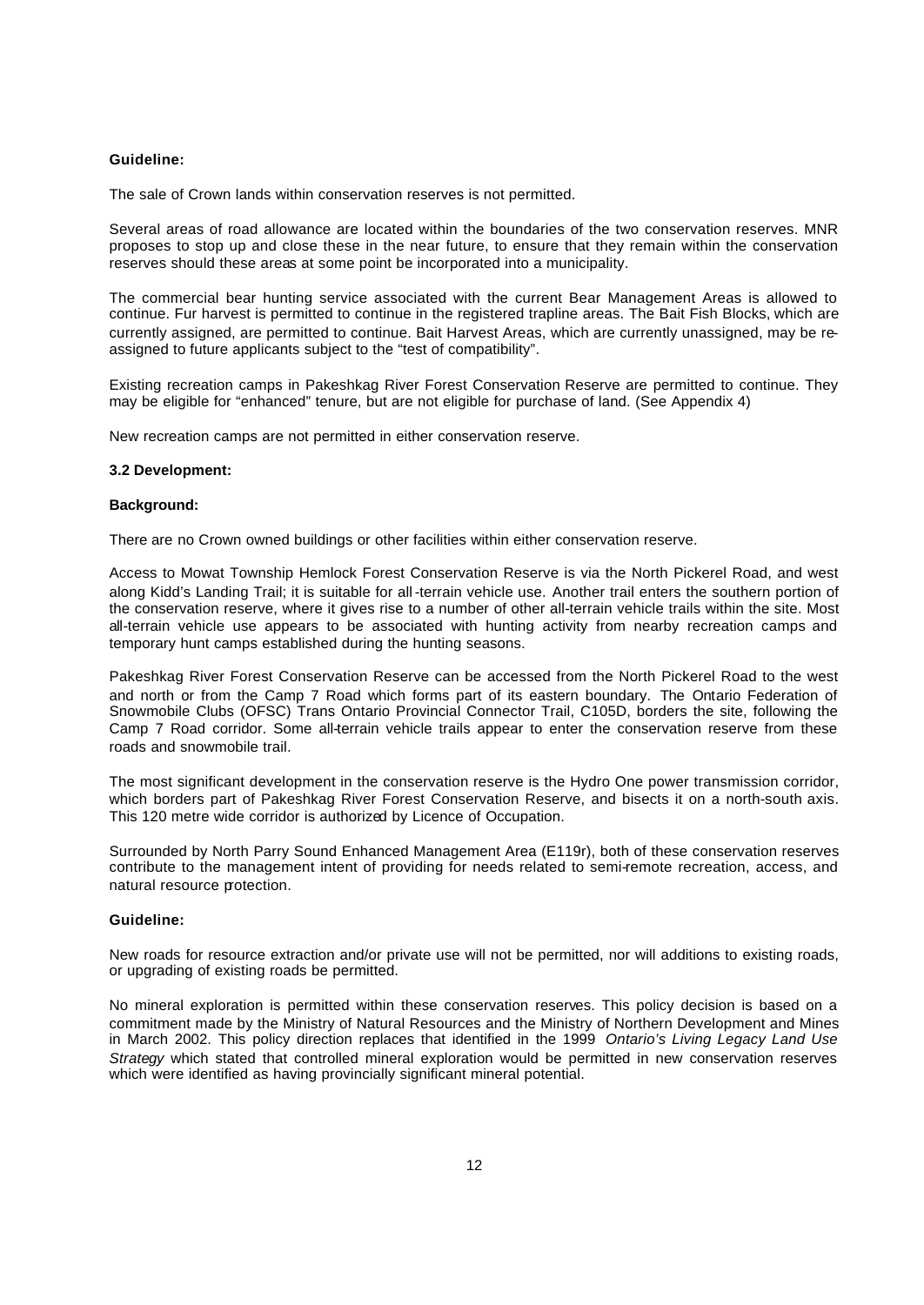In general, existing authorized recreational trails may be permitted to continu e in conservation reserves as long as they do not impair the natural features and values for which the area is identified and as long as there are no significant environmental impacts. Accordingly, the authorized snowmobile trail that runs alongside Pakeshkag River Forest Conservation Reserve will continue to be authorized. Use originating from this trail and entering the conservation reserve will be monitored to ensure that conservation reserve values are not being adversely impacted.

In keeping with the management intent of the surrounding North Parry Sound Enhanced Management Area regarding semi-remote recreation and access, additional recreational trails are discouraged. They may be considered on a case by case basis. Public consultation will be an important part of the consideration of any new trails, and they would also be required to comply be consistent with North Parry Sound Enhanced Management Area management direction as well as with Procedural Guideline B - Land Uses - Test of Compatibility (Appendix 1) and the MNR's Environmental Assessment Act requirements.

While there is no intent at present to provide or permit any new development in these two conservation reserves that would require lighting, should this be considered at some point in the future the MNR will not allow unnecessary, undirected light pollution. This commitment recognizes the wilderness values provided by a pristine night sky.

#### **3.3 Recreational Activities:**

#### **Background:**

Hunting appears to be the primary recreational activity that has traditionally occurred in both of these conservation reserves. These sites and the surrounding area support the usual populations of large and small game. Most hunting activity within the conservation reserves is focused on white-tailed deer, moose and black bear.

Sport fishing also occurs adjacent to and within Pakeshkag River Forest Conservation Reserve.

As previously noted, there is one snowmobile trail that traverses the east side of Pakeshkag River Forest Conservation Reserve, but no authorized snowmobile trails enter or cross either conservation reserve.

All-terrain vehicle trails, mostly associated with hunting activity are present in the conservation reserves. Although their use appears primarily seasonal, associated with the fall hunting season, there is potential for increased use of these trails by all-terrain vehicles. There are geographic limitations in parts of Pakeshkag River Forest Conservation Reserve, namely extensive wetlands and steep slopes, which limit its potential for all-terrain vehicle use.

There is little evidence of the use of either conservation reserve by hikers, birdwatchers, canoeists, mountain bikers, skiers, or snowshoers.

#### **Guideline:**

Hunting and sport fishing are permitted to continue within the conservation reserves.

Recreational use such as hiking, wildlife viewing, snowshoeing, and cross-country skiing, while currently very limited in extent and therefore not managed, will be allowed to occur in the conservation reserve.

The authorized snowmobile trail that runs alongside Pakeshkag River Forest Conservation Reserve will continue to be authorized. Use originating from this trail and entering the conservation reserve will be monitored to ensure that conservation reserve values are not being adversely impacted.

New recreational trails and changes to the existing routes are not permitted without prior MNR authorization. As discussed in Section 3.2, new trails are discouraged from both of these conservation reserves. They may be considered on a case by case basis. Public consultation will be an important part of the consideration of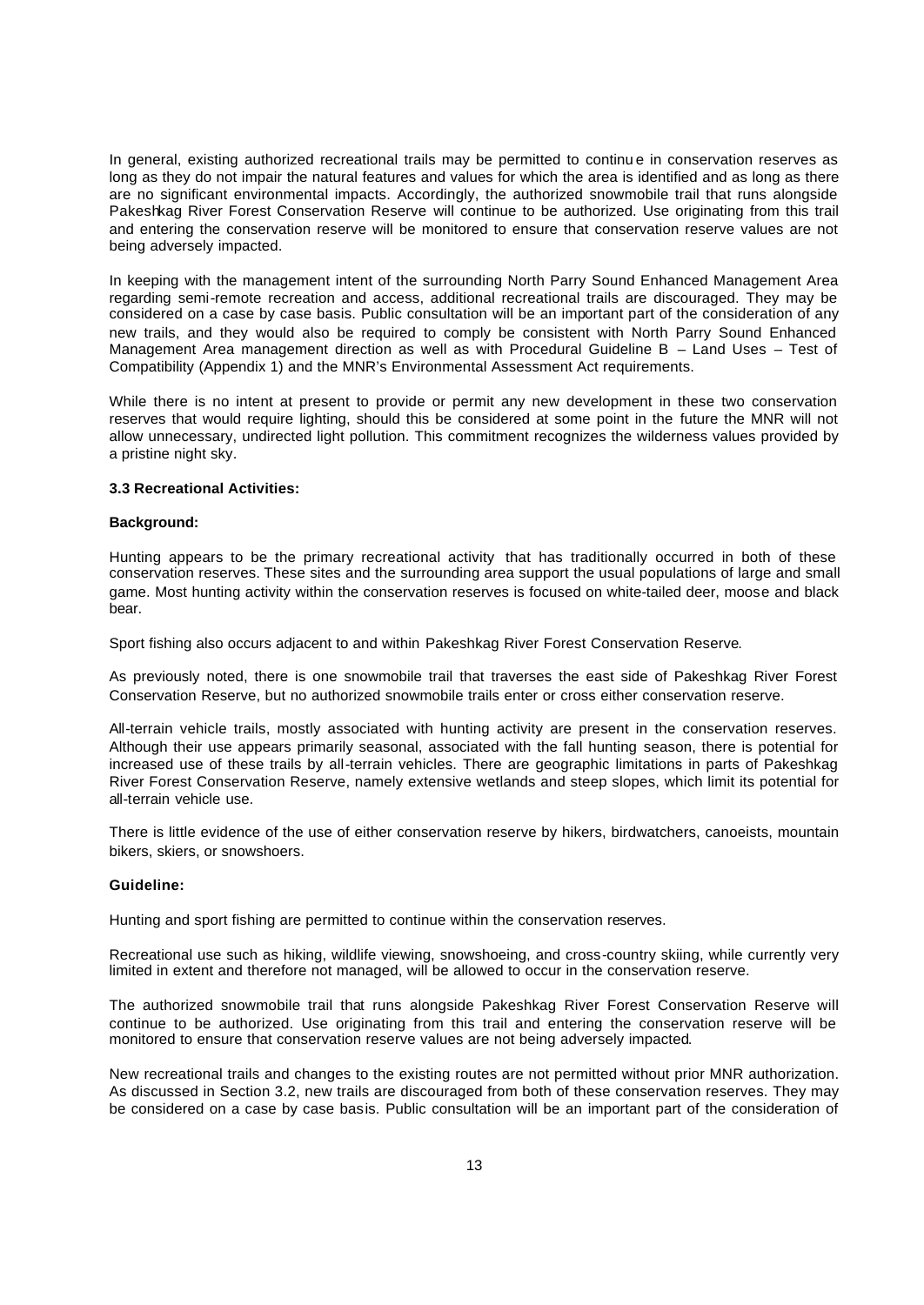any new trails; they would also be required to comply with North Parry Sound Enhanced Management Area management direction, as well as with Procedural Guideline B – Land Uses – Test of Compatibility (Appendix 1) and the MNR's Environmental Assessment Act requirements.

Pre-existing recreation trails will be documented. The use of existing unauthorized recreation trails, and any increase in use of all-terrain vehicles, will be monitored to ensure that conservation reserve values are not being adversely impacted. Depending on the results of monitoring, some trails may need to be redirected from sensitive areas or eliminated completely. Otherwise, there is no intent to mark or upgrade these trails. Off-trail use of snowmobiles and all-terrain vehicles is only permitted for the direct retrieval of game.

Other new recreational activities will be considered on a case by case basis provided they are consistent with maintaining the values of the conservation reserve and comply with Procedural Guideline B - Land Uses - Test of Compatibility (Appendix 1). Emphasis will be placed on activities that have a low impact on the environment of the conservation reserve.

#### **3.4 Commercial Activities:**

#### **Background:**

There has been no recent commercial forest harvesting or mining activity within either conservation reserve.

Commercial fur harvesting is authorized through registered traplines. The guiding of non -resident bear hunters is authorized through Bear Management Areas, and bait fish harvesting is authorized through Bait Fish Block licences within both conservation reserves.

The Hydro One power transmission corridor is a long-standing use that crosses the Pakeshkag River Forest Conservation Reserve.

#### **Guideline:**

Fur harvesting, bear hunting services and bait fish harvesting operations are allowed to continue within both conservation reserves.

Mineral exploration is not allowed in either conservation reserve, as discussed in Section 3.2.

Conservation reserve regulations do not permit mining, commercial forest harvesting, hydroelectric power development, the extraction of aggregate and peat or other industrial uses (Public Lands Act, Ontario Regulation 805/94). Other new commercial activities must meet the requirements of Procedural Guideline B (see Appendix 1).

The Hydro One power transmission corridor in Pakeshkag River Forest Conservation Reserve is recognized as an accepted existing use. Changes to this transmission corridor, such as the addition of additional tower lines, must meet the requirements of Procedural Guideline B (see Appendix 1). Traditional access to this corridor for maintenance and inspection is allowed to continue.

#### **3.5 Aboriginal Interests:**

#### **Background:**

These sites are located within the area of the Robinson – Huron Treaty of 1850, and as such the general area of these conservation reserves is known to be of interest to various First Nations.

#### **Guideline:**

The regulation and management of these conservation reserves will not impede the exercise of existing aboriginal or treaty rights. These rights include hunting, fishing, fur harvesting, gathering of plants for a variety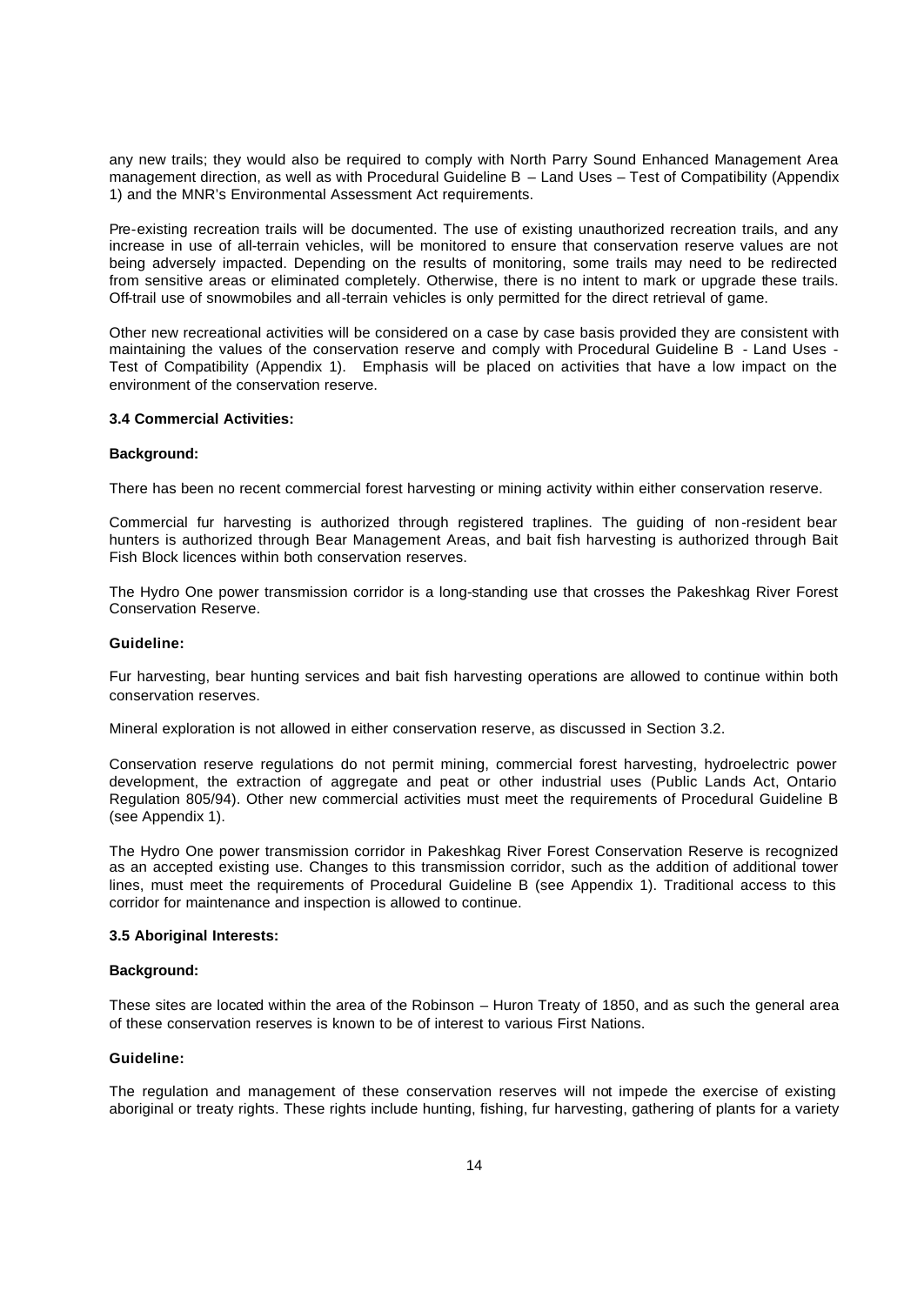of purposes, and the use of ceremonial sites. It is recognized that the manner in which these rights are carried out is not limited to the manner in which they were carried out in the past, but has evolved over time with changes in technology.

While there are no existing First Nation land claims that extend to these sites, it is recognized that at some point in the future there is a possibility of a land claim in this area. If such a land claim is determined to be valid, the Conservation Reserve designation is not irreversible and does not preclude consideration of these lands in the settlement of a claim.

#### **3.6 Natural Resource Stewardship:**

Except for historic logging, vegetation management for specific purposes is not known to have occurred in the past in either conservation reserve. Wildlife and fisheries management, particularly sport fishing, hunting and fur harvesting, have been occurring according to the prevailing policies and legislation.

The emphasis will be on ensuring that the natural values of the conservation reserves are not negatively affected by current and future activities. Therefore, applications for new specific uses will be carefully studied and reviewed. Necessary studies may be undertaken by proponents, the Ministry, and/or partner organizations.

#### **Guideline – Vegetation:**

The intent of these sites is to allow the existing vegetation communities to evolve naturally. The Ministry will continue to monitor for the status/presence of significant species and associations.

An exception to the above may occur in portions of either conservation reserve that are located within winter deer yards. The *Ontario's Living Legacy Land Use Strategy* (Appendix A -- Land Use Intent) provides direction that "*Vegetation management (deer habitat) to be provided for and addressed in Statements of Conservation Interest*". Such land use and resource management policy direction for vegetation management and featured species management (deer in this case) is consistent with Conservation Reserve Policy PL 3.03.05.

The purpose of habitat management would be preservation and in some cases regeneration of the conifer trees, especially hemlocks, which provide cover from winter conditions, along with the creation of areas of browse in close proximity to conifer cover. It is anticipated that this habitat management would occur during the winter, thereby alleviating the need for any new/upgraded roads to undertake this activity.

Prior to work of this nature being done, a vegetation management plan would be completed by MNR and approved by the MNR District Manager. This vegetation management plan would be directed by local MNR specialists (e.g. area forester, area wildlife biologist) and reviewed with life science specialists/ecologists of Ontario Parks, to ensure that the habitat management would not adversely affect the natural heritage and ecological representation values of this conservation reserve. The habitat management prescriptions would generally be consistent with the approved Area of Concern provisions used for forestry operations in identified deer yards in the French-Severn Forest Management Plan, which in turn is derived from *Forest Management*  Guidelines for the Provision of White-Tailed Deer Habitat OMNR 1997, except where modifications are needed to protect certain heritage values or features of this site.

The vegetation management plan could be implemented in several ways; for example, volunteer labour can be used if available or a commercial operator could be contracted by the MNR. In either case, it is expected that harvested forest products could be marketed commercially to offset the costs of the work.

The OMNR recognizes fire as an essential process fundamental to the ecological integrity of these conservation reserves. In accordance with existing conservation reserve policy and the Forest Management Strategy for Ontario, forest fire protection will endeavour to use "light on the land" techniques, which do not unduly disturb the landscape, in these conservation reserves. Examples of light on the land techniques may include limiting the use of heavy equipment, and limiting the number of trees felled during fire response efforts. Input from the local MNR Area Supervisor would be solicited if a forest fire threatens either of these areas. Opportunities for prescribed burning to achieve resource management objectives may be considered.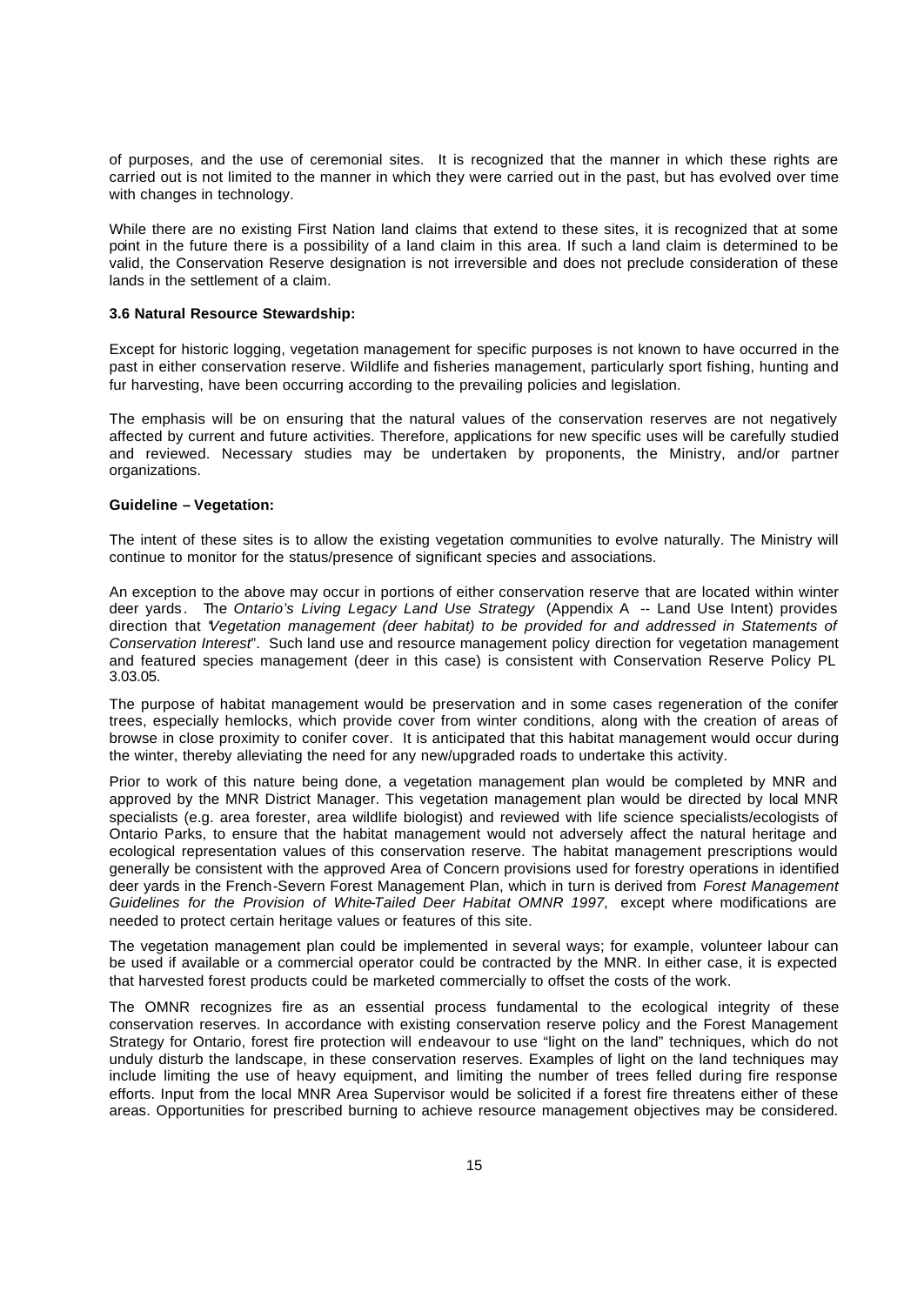Plans for any prescribed burning will be developed in accordance with the OMNR Prescribed Burn Planning Manual.

Programs may be developed to control forest insects and diseases in the conservation reserve where these threaten significant values in or adjacent to the site. Where insects or disease threaten significant values, in or adjacent to the site, control will be directed as narrowly as possible to the specific insect or disease. Biological control will be used wherever possible. In all cases, regard shall be had for Proc edural Guideline B (see Appendix 1).

#### **Guideline – Wildlife and Fisheries:**

The relevant Ontario hunting and fishing policy and legislation of the time will guide hunting and fishing within these conservation reserves. Fur harvesting and bait fishing will be managed through the maintenance of the current licencing system.

As noted above, both of these conservation reserves contain winter deer yard areas. Although there is little evidence that the deer yards have been used in recent years, management for white-tailed deer may involve vegetation management, as discussed above.

#### **3.7 Cultural Resource Stewardship:**

#### **Background:**

There is evidence of logging throughout these conservation reserves beginning in the late 19<sup>th</sup> century and lasting until the late  $20<sup>47</sup>$  century. There is also anecdotal information on the subject of historic First Nations use of this area as a resource harvest area. However, no specific cultural studies or inventories have been undertaken within these conservation reserves, and no specific significant cultural resource values have been evaluated or identified to date. Recent regional evaluation (OMNR 2003) shows that these conservation reserves contain some areas that have a high potential for cultural heritage sites. There is a registered cultural heritage site identified to the north of the Pakeshkag River Forest Conservation Reserve.

#### **Guideline:**

Should the MNR consider either carrying out or permitting new structural development, significant clearing of vegetation or altering of land within these conservation reserves, the MNR will adhere to the cultural heritage resource screening process as is identified in its Memorandum of Understanding (MOU) with the Ministry of Tourism, Culture and Recreation (MTCR). While the purpose of this MOU is to provide a process to identify and protect cultural heritage resources when the MNR is reviewing work permits or disposing of Crown rights under the authority of the Public Lands Act, Ontario Regulation 805/94, the considerations and criteria would also enable the MNR to identify high potential cultural heritage areas for other purposes within conservation reserves. If the screening process indicates that the site of a proposed activity is within an area of high cultural heritage potential, the MNR will consult with the MTCR to determine the appropriate cultural heritage assessment requirements and will undertake a preliminary archaeological assessment if appropriate.

Interested partners will be encouraged to undertake inventories, studies, and research to document the First Nations, resource harvest/management and recreation history in the area. The MNR will discuss the appropriateness of archaeological assessment with local First Nations and the Ministry of Tourism, Culture and Recreation.

#### **3.8 Client Services:**

#### **Background:**

Access to these conservation reserves has generally been confined to traditional uses for the current commercial and recreational activities. There are no Crown facilities or services developed on or adjacent to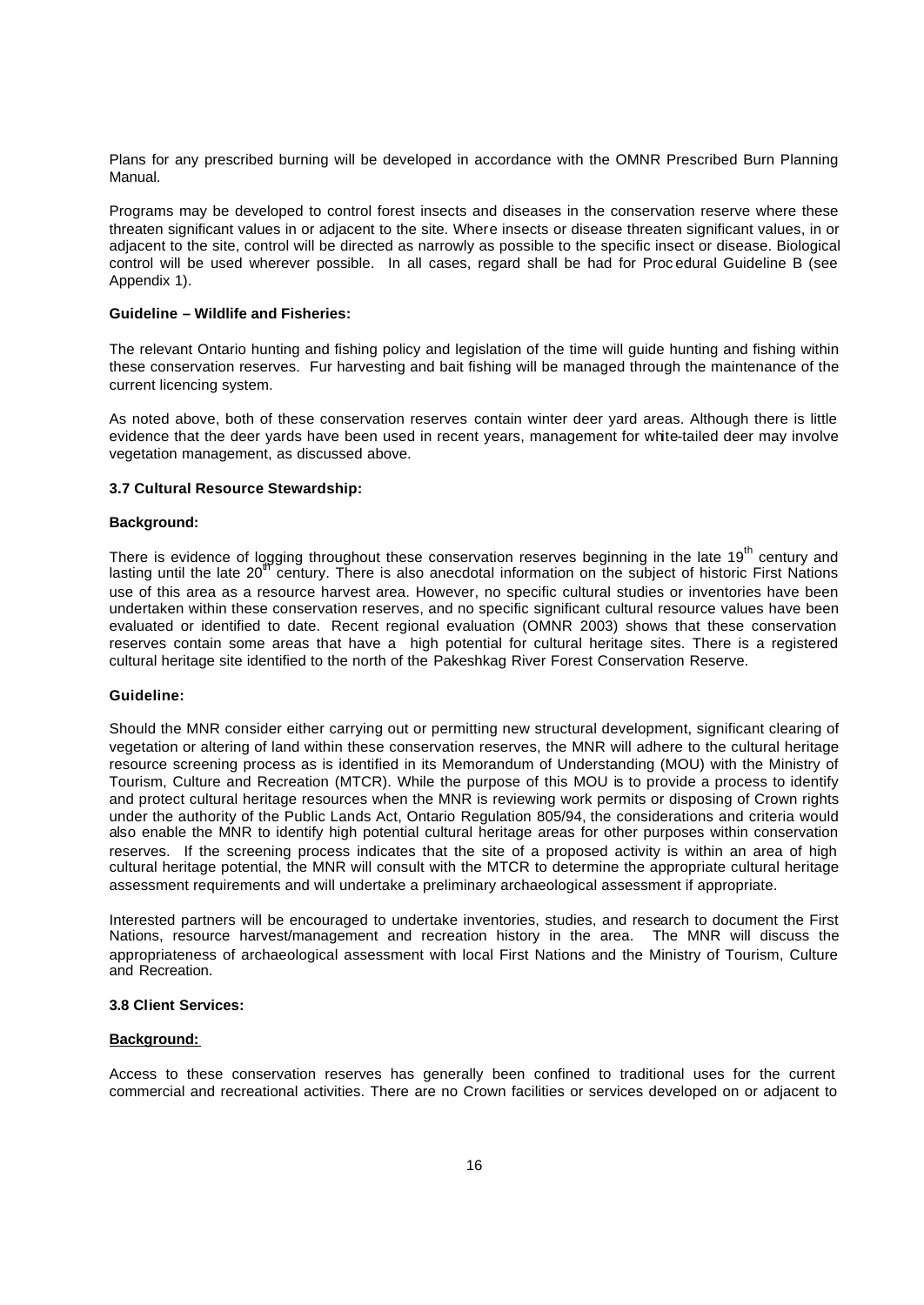either conservation reserve. The information fact sheet for both conservation reserves is currently available to the public through the Parry Sound District Office, or via the internet at www.ontarioslivinglegacy.com.

#### **Guideline:**

The focus will remain on low key information and self-interpretation of conservation reserve values and features. Consideration will be given to the preparation of information brochures (with map) to highlight the features for which the areas were identified and appropriate uses to ensure the protection of those features.

Consideration will be given to the strategic location of identity signs where roads, the authorized snowmobile trail, and other trails meet or form part of conservation boundaries. There are no other plans for structural development within these conservation reserves.

#### **3.9 Research:**

#### **Background:**

Research to date has included the preparation of a number of check sheets to document life science values, an earth science values, and recreation potential and values.

#### **Guideline:**

Research focusing on the prehistoric and historic use of these conservation reserves and its vicinity will be encouraged.

Research focussing on the assessment of use/activity impacts on sensitive species and habitats will be encouraged.

All research will be carried out in a non-destructive manner. Research proposals must follow Procedural Guideline C – Research Activities in Conservation Reserves (Appendix 3).

#### **3.10 Marketing:**

#### **Background:**

There has been no marketing of these conservation reserves to date. Promotion and information about these sites has been primarily through the *Ontario's Living Legacy* planning process and recent MNR Parry Sound District public consultation regarding the boundaries of the sites.

#### **Guideline:**

Marketing activities of these conservation reserves will be kept to a minimum.

### **4.0 Implementation**

Administrative responsibility for both conservation reserves belongs to the Parry Sound Area Office of the Parry Sound District of the Ministry of Natural Resources. The Area Office will continue to have the custodial care of both reserves. Emphasis will be placed on awareness information highlighting reserve values, and monitoring and managing the current approved uses.

Priorities will include:

- Ensure compliance to prescribed management policies of the approved SCI.
- GPS location of existing trails, and classify their status and condition.
- Encourage research and studies focusing on the prehistoric and historic use of the conservation reserves and their vicinity;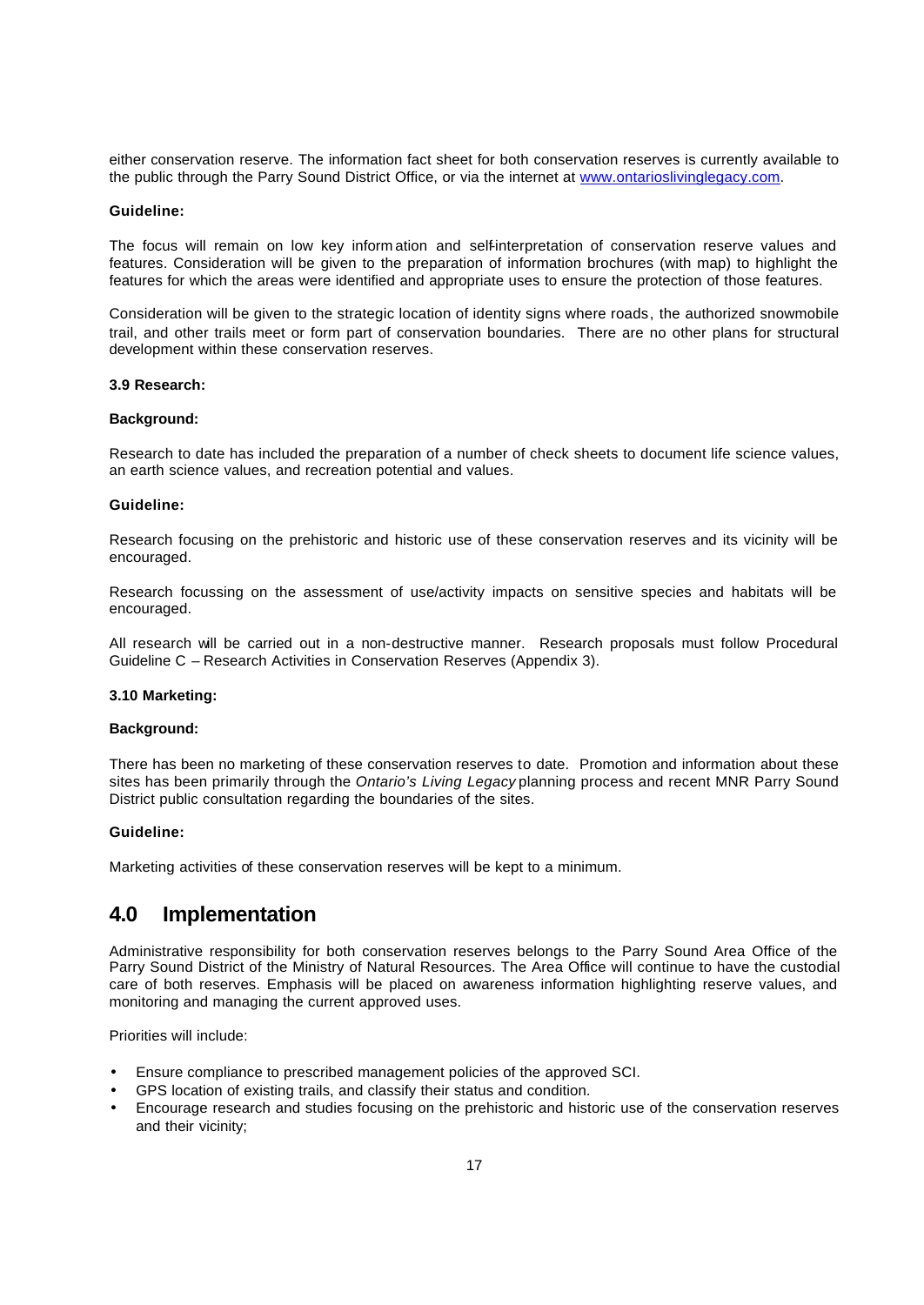- Monitor and evaluate recreational and commercial use levels and impacts;
- Encourage further inventory and research of the significant life science resources of the conservation reserves;
- Encourage research about use/ activity impacts on wildlife species and habitats;
- Encourage research about the role of fire in the creation and maintenance of the major vegetation/ landform complexes of these reserves;
- Support cooperative ongoing education of resource users with respect to resource and land stewardship values, in order to maintain the ecological integrity of these sites and to provide long term recreational opportunities; and
- Provide client services (e.g. brochure or fact sheet) at nearby MNR offices.

### **5.0 Review and Revision of the Statement of Conservation Interest**

This Statement of Conservation Interest will be amended through a standard process of minor and major amendments. Minor amendments will be processed in a relatively informal manner and will require the approval of the Area Supervisor. These amendments will deal with uses and activities that do not affect any of the policies in this SCI (e.g. new uses and/or activities that are consistent with existing permitted uses).

Uses and/or activities that were not anticipated in the approved SCI and which may have an impact on the values of the reserve will require a major amendment. This will include an opportunity for public comment and input, will require the approval of the District Manager and Regional Director.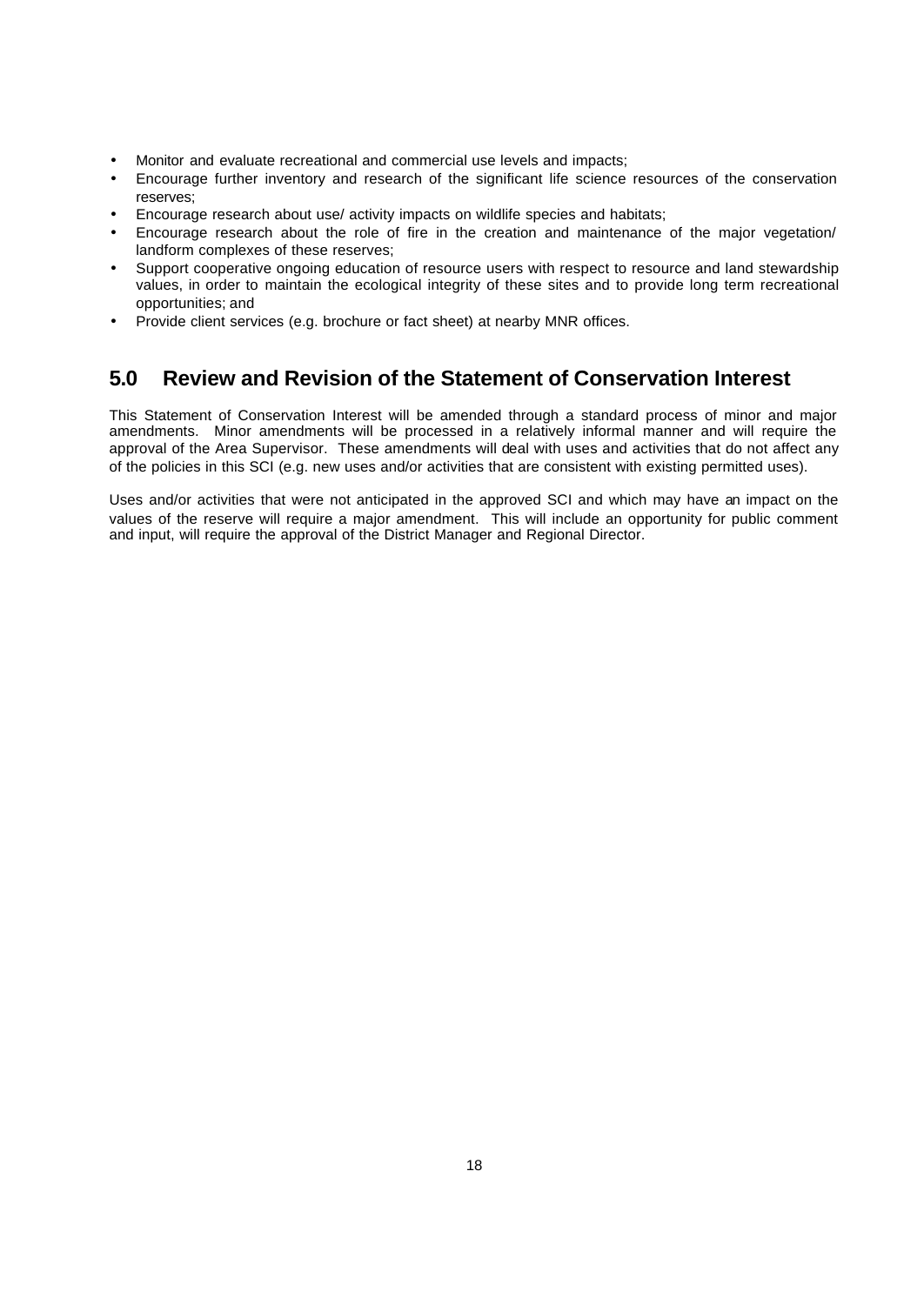### **6.0 References**

- Blythe, C. and Associates. 2002. Natural Heritage Area Life Science Checksheets for Mowat Township Hemlock Forest Conservation Reserve and Pakeshkag River Forest Conservation Reserves. OMNR, Parry Sound.
- Brown, B. 2002 Recreation Resource Inventory Reports for Mowat Township Hemlock Forest Conservation Reserve and Pakeshkag River Forest Conservation Reserves. OMNR, Parry Sound.
- Brunton, D. F. 1993. Life Science Areas of Natural and Scientific Interest in Site District 5E-7. OMNR, Algonquin Region, Huntsville.
- Chapman, L. J. 1975. The Physiography of the Georgian Bay-Ottawa Valley Area of Southern Ontario. Ontario Division of Mines, GR 128, 35p. Accompanied by Map 2228, scale 1 inch to 4 miles or 1:253,440.
- Chapman, L. J. and Putman, D. F. 1966. The Physiography of Southern Ontario (second edition). University of Toronto, Toronto.

1984. Ontario Geological Survey, Special Volume 2, The Physiography of Southern Ontario, Third Edition. OMNR.

- Crins, W. J. and Kor, P. S. G. 1998. Natural Heritage Gap Analysis Methodologies Used by the Ontario Ministry of Natural Resources. Unpublished Paper. Peterborough: OMNR.
- Davidson, R. J. 1981. A framework for the conservation of Ontario's earth science features. Ontario Ministry of Natural Resources, Toronto, 262 p.
- Duba, D. and Frey, E. D. 2001. Pakeshkag River Forest Conservation Reserve. Earth Science Report, OMNR Peterborough.
- Easton, R. M. 1992a. The Grenville Province and the Proterozoic history of central and southern Ontario; in Geology of Ontario, Ontario Geological Survey, Special Volume. 4, Part 2, p.715-904.
- 1992b. Tectonic evolution of Ontario. Part 3: Mesoproterozoic evolution of the southeast margin of Laurentia; in Geology of Ontario, Ontario Geological Survey, Special Volume 4, Part 2, p.1302-1314.
- Hills, G. A. 1959. A Ready Reference to the Description of the Land of Ontario and its Productivity. Ont. Dept. of Lands and Forests, Division of Research, Maple, Ontario.
- Hoffman, D. W., Wicklund R. E. and Richards N. R. 1962. Soil Survey of Parry Sound District. Report No. 31 of the Ontario Soil Survey. Research Branch, Canadian Department of Agriculture and the Ontario Agricultural College.
- Kor, P. S. G. and Delorme, R J. 1989. Quaternary Geology of the Magnetawan Area, Southern Ont ario: Ontario Geological Survey, Preliminary Map P. 3134, Scale 1:50,000
- Noble, T. W 1983. Biophysiographic Analysis, Site Region 5E, Algonquin Region, Ministry of Natural Resources. Algonquin Region, Huntsville.
- Ontario Ministry of Natural Resources. 1999. Ontario's Living Legacy: Land Use Strategy. Queen's Printer for Ontario.
- Ontario Ministry of Natural Resources. 2003. Cultural Heritage Registered Site Reserves and Areas of High Potential, Parry Sound District, Scale 1:150000.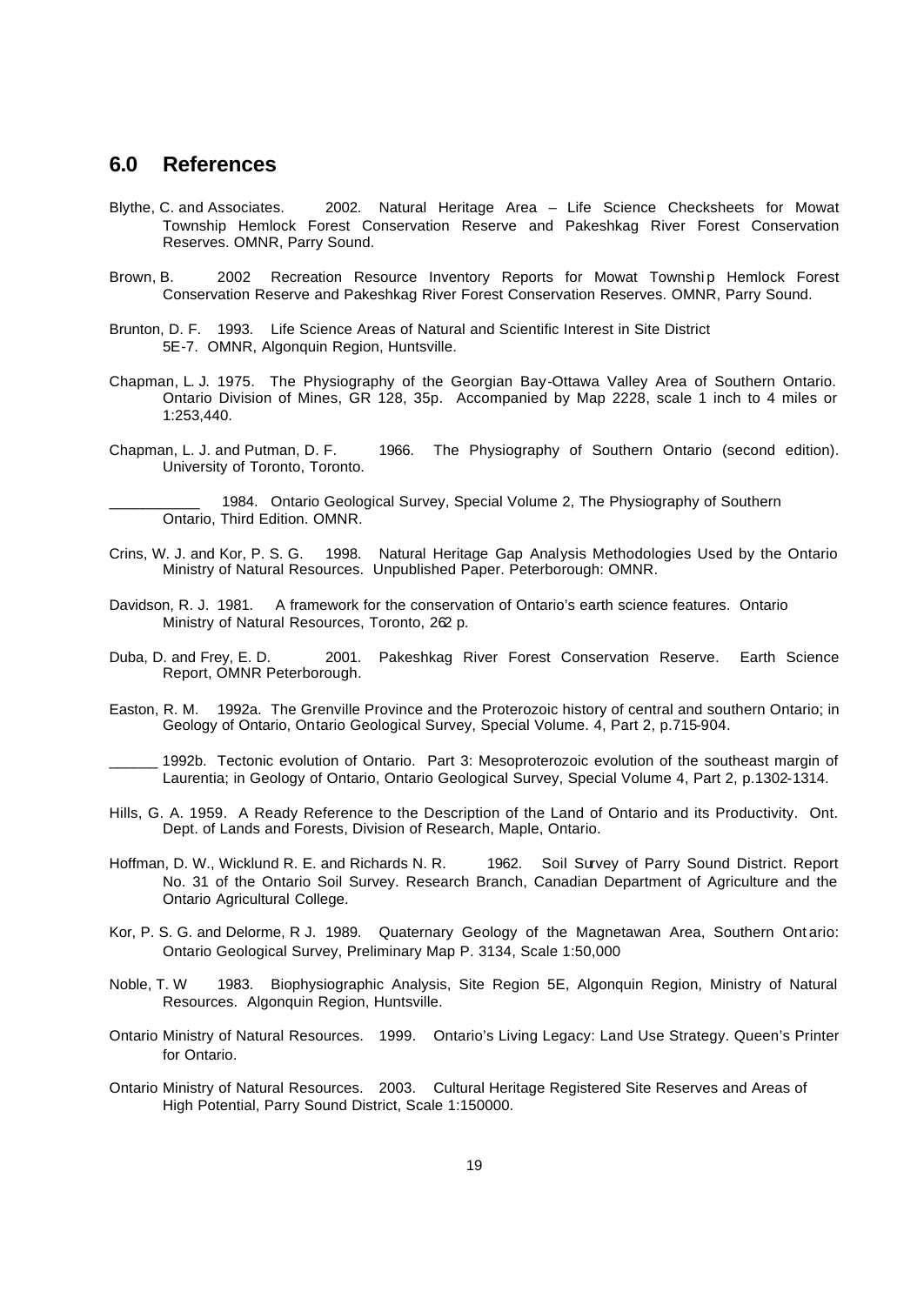### **APPENDICES**

### **Appendix 1 Procedural Guideline B – Land Uses – Test of Compatibility (PL Procedure 3.03.05)**

The conservation reserve policy provides broad direction with regard to the permitted uses. The policy provides **only an indication** of the variety of uses that will be considered acceptable in conservation reserves. The only caution is that **"any new uses, and commercial activities associated with them, will be considered on a case by case basis, and, they must pass a test of compatibility to be acceptable.**" What does a 'test of compatibility' mean?

An examination of this must start from the premise of why an area is set aside – specifically, its representative natural heritage values. Criteria are then identified to guide compatibility considerations. These criteria apply to the long-term acceptability of both existing uses and new uses.

1. **Conformity to SCI/RMP:** SCI describe values for which an area has been set aside and the range of appropriate uses that will be permitted in the area. SCI may also speak to the acceptability of other 'new' uses currently not occurring in the area.

The first 'test' is: "do proposed new land uses and/or commercial activities conform to the direction of the SCI/RMP for the conservation reserve? Would the new use(s) depart from the spirit of appropriate indicator land uses in the SCI/RMP?"

- 2. **Impact Assessment:** If the proposed use(s) pass test 1 it is important to determine their impact on the area before they are approved. This should include the following:
- Impact on **natural heritage values:** "will the new use(s) impact any natural values in the area? If so how and to what degree? Is it tolerable?"
- Impact on **cultural values:** "will the new use(s) impact an historical or archaeological values in the area?"
- Impact on **research activities:** "will the new use(s) affect research activities in the area?"
- Impact on **current uses:** "will the new use(s) have any negative impact on the array of current uses?"
- Impact on **area administration:** "will the new use(s) increase administrative costs and/or complexity?" (For example, the cost of area monitoring, security and enforcement).
- Impact on **accommodating the use outside** the conservation reserve: "Could the use(s) be accommodated as well or better outside the conservation reserve?"
- Impact on **socio-economics of the area:** "will the new use(s) affect the community(ies) surrounding the area in a positive or negative way?" (For example, will the new use make an area less remote thereby affecting a local tourism industry that is dependent on the area's remoteness for its appeal?"
- Impact on **area accessibility:** "does the new use(s) give someone exclusive rights to the area or a portion of the area to the exclusion of other existing uses?"

The following table (Appendix 2) provides a **guide of indicator uses** for the consideration of uses that may be permitted within conservation reserves. For any specific conservation reserve that test of compatibility should be applied to determine which specific uses are acceptable.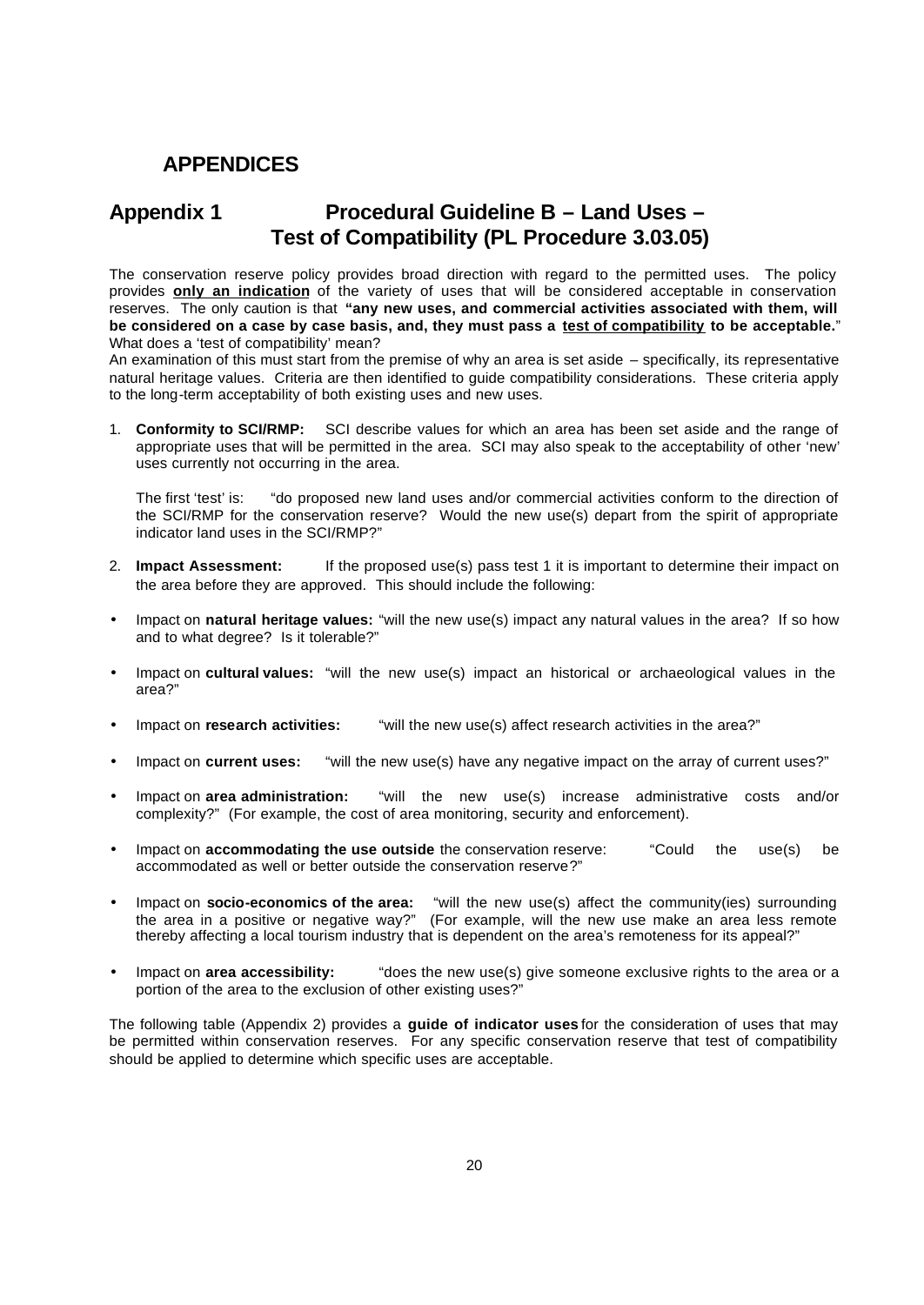# **Appendix 2 Indicator Uses for Conservation Reserves: Generic and Specific**

| <b>Activities</b>                                     | <b>Generic Policy</b>                     |                           | <b>Specific Application in</b><br><b>Mowat Township</b><br><b>Hemlock Forest and</b> |  |
|-------------------------------------------------------|-------------------------------------------|---------------------------|--------------------------------------------------------------------------------------|--|
|                                                       | Permitted? $Y = yes$ ,                    |                           | <b>Pakeshkag River Forest</b>                                                        |  |
|                                                       | $N = no$ , $M = maybe$<br><b>Existing</b> | <b>New</b>                | <b>Conservation Reserves</b>                                                         |  |
| <b>Recreation</b>                                     |                                           |                           |                                                                                      |  |
|                                                       | Y                                         | Y                         | Y                                                                                    |  |
| Sport fishing<br>Sport hunting                        | Υ                                         | Y                         | Ÿ                                                                                    |  |
| Food gathering                                        | Y                                         | Y                         | $Y^{\mathsf{A}}$                                                                     |  |
| <b>Facility infrastructure</b>                        | M                                         | M                         | M                                                                                    |  |
| Non-trail snowmobiling                                | $\overline{\mathsf{N}}$                   | $\overline{\mathsf{N}}$   | N                                                                                    |  |
| Non-trail all-terrain vehicle use                     | $\overline{\mathsf{N}}$                   | N'                        | N                                                                                    |  |
|                                                       |                                           |                           |                                                                                      |  |
| Rock climbing/caving                                  | M                                         | M<br>Y                    | N/A<br>Y                                                                             |  |
| Canoeing/kayaking                                     | Y<br>Y                                    | Y                         | Y                                                                                    |  |
| Motorized boating                                     |                                           |                           |                                                                                      |  |
| Picnicking                                            | Υ                                         | Y                         | Y                                                                                    |  |
| Camping                                               | M                                         | M                         | Y                                                                                    |  |
| Trails:<br>Hiking                                     | Y                                         | M                         | $M^{\text{B}}$                                                                       |  |
| X country skiing                                      | Y                                         | M                         | M <sub>c</sub>                                                                       |  |
| Cycling                                               | Υ                                         | M                         | M'                                                                                   |  |
| Horse riding                                          | Y                                         | M                         | M <sup>2</sup>                                                                       |  |
| Snowmobiling                                          | Υ                                         | M                         | $M^t$                                                                                |  |
| <b>All-Terrain Vehicles</b>                           | Y                                         | M                         | M <sup>c</sup>                                                                       |  |
| <b>Science, Education &amp; Heritage Appreciation</b> |                                           |                           |                                                                                      |  |
| Research                                              | Y                                         | Y                         | Υ                                                                                    |  |
| General walking                                       | Y                                         | Υ                         | Y                                                                                    |  |
| Photography & Painting                                | Y                                         | $\overline{\mathsf{Y}}$   | Ý                                                                                    |  |
| Wildlife viewing                                      | Y                                         | Y                         |                                                                                      |  |
| <b>Outdoor Education/Interpretation</b>               | Ÿ                                         | Y                         | Ÿ                                                                                    |  |
| Collecting                                            | N                                         | M <sup>2</sup>            | M <sup>2</sup>                                                                       |  |
| <b>Commercial Activities</b>                          |                                           |                           |                                                                                      |  |
| Food harvesting                                       | М                                         | M                         | ${\sf N}$                                                                            |  |
| Fishing                                               | M                                         | M                         | ${\sf N}$                                                                            |  |
| <b>Baitfish harvesting</b>                            | Ÿ                                         | M                         | $\overline{\mathsf{Y}}^3$                                                            |  |
| Fur harvesting                                        | Ÿ                                         | М                         |                                                                                      |  |
| <b>Trap cabins</b>                                    | Ϋ                                         | $\overline{N}$            | $M^{\circ}$                                                                          |  |
| Resort - outpost camp                                 | Ÿ                                         | N                         | N/A                                                                                  |  |
| Outfitting - bear management                          | Ÿ                                         | $\overline{\mathsf{N}}$   | $\overline{\mathsf{Y}}^3$                                                            |  |
| Wild rice harvesting                                  | Ÿ                                         | M                         | M                                                                                    |  |
| <b>Resource Management</b>                            |                                           |                           |                                                                                      |  |
| <b>Inventory monitoring</b>                           | Y                                         | Ÿ                         | $\overline{Y}$                                                                       |  |
| Featured species management                           | $\overline{\mathsf{M}}$                   | $\overline{\mathsf{M}}$   | $\overline{M}$                                                                       |  |
| Natural systems management                            | M                                         | M                         | M                                                                                    |  |
| <b>Industrial Activities</b>                          |                                           |                           |                                                                                      |  |
| <b>Timber harvesting</b>                              | N                                         | $\overline{N}$            | ${\sf N}$                                                                            |  |
| Mineral exploration                                   | ${\sf N}$                                 | ${\sf N}$                 | ${\sf N}$                                                                            |  |
| Mining                                                | Ñ                                         | N                         | $\overline{\mathsf{N}}$                                                              |  |
| Hydro generation                                      | $\overline{\mathsf{N}}$                   | $\overline{N}$            | $\mathsf{N}$                                                                         |  |
| <b>Energy transmission corridors</b>                  | Y                                         | $\overline{\mathsf{N}}^4$ | $N^4$                                                                                |  |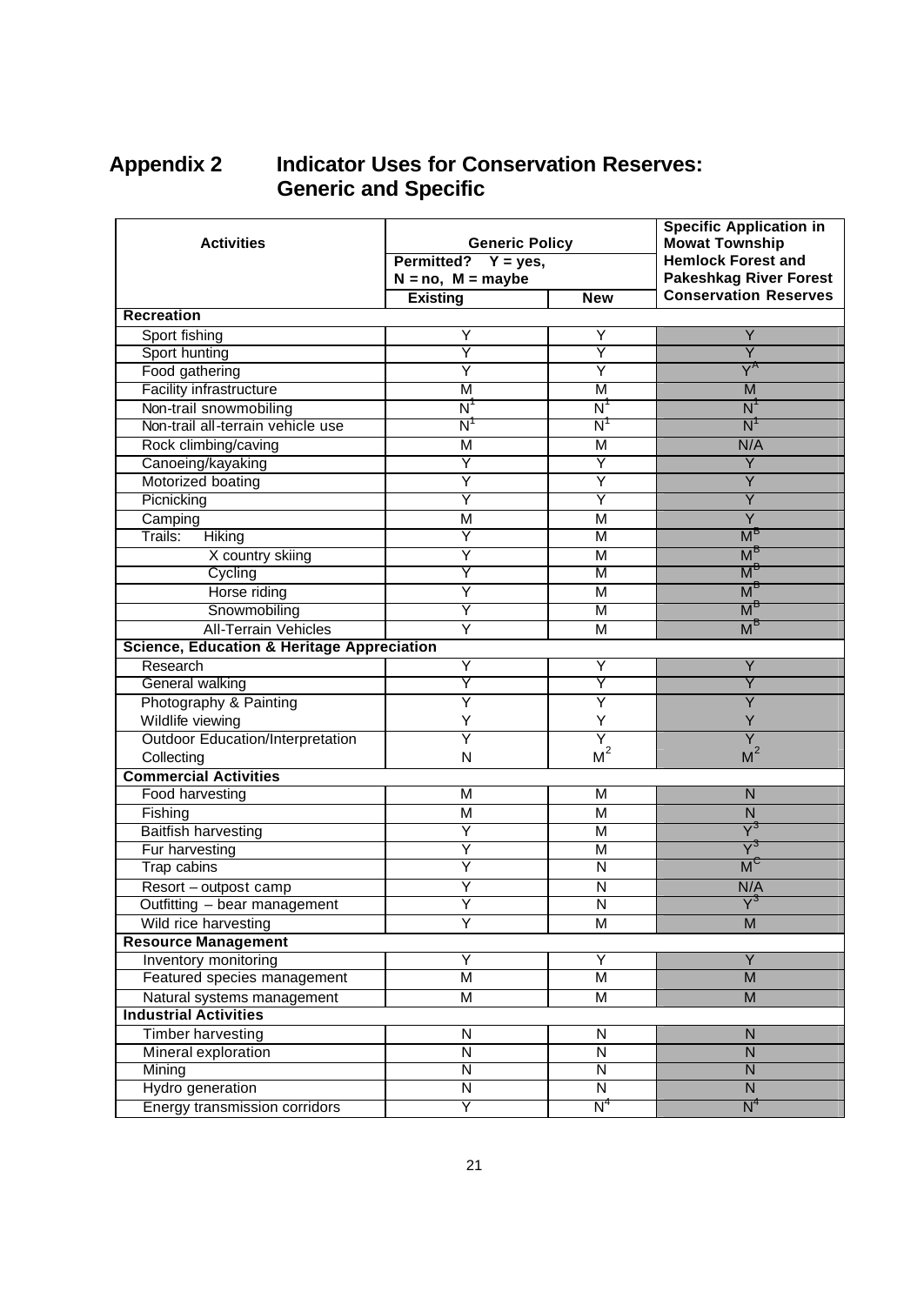| Communications corridors        |    |    |     |
|---------------------------------|----|----|-----|
| Public transportation corridors |    |    |     |
| Resource access roads           |    |    |     |
| Private access roads            |    | ᇹ  |     |
| <b>Other Activities</b>         |    |    |     |
| <b>Land Disposition</b>         | M' | N° |     |
| <b>Recreation Camps</b>         | 、ハ |    | いしい |

#### **Notes:**

On generic policy application in conservation reserves:

- 1. For direct retrieval of game only.
- 2. Only as a part of an approved research project.
- 3. Transfer requests will be considered in the context of the Statement of Conservation Interest or Resource Management Plan for each conservation reserve.
- 4. Existing use is permitted to continue. New transportation corridors, communications lines, and transmission lines are discouraged in conservation reserves except under unusual circumstances where there are no other viable alternatives.
- 5. New private roads, including additions to existing roads, will not be permitted except where there are existing commitments.
- 6. Sale of Crown lands in conservation reserves is not permitted, except for certain minor dispositions (e.g. sale of small parcel of land where adjacent private lot is too small to enable installation of a septic system, or to facilitate legal title to lands where there has been a long-standing encroachment of a dwelling on Crown land) where they do not detrimentally affect the values an area is intended to protect.

On specific policy application in Mowat Township Hemlock Forest and Pakeshkag River Forest Conservation Reserves:

- A. Food gathering is permitted for personal consumption only and must be conducted in a sustainable manner, and such that it does not harm the values of the conservation reserve.
- B. Existing authorized recreational trails are permitted to continue in conservation reserves as long as there are no significant environmental impacts and they do not impair the natural features and values for which the area is identified. Additional high impact recreational trails are discouraged, but new trails may be considered on a case by case basis, pro vided they comply with Procedural Guideline B – Land Uses – Test of Compatibility (Appendix 1).
- C. Existing authorized uses can continue. New cabins, outpost camps and private recreation camps are not permitted.
- D. Existing authorized recreation camps are eligible for enhanced tenure, but not for the purchase of lands. A decision to grant enhanced tenure or to transfer recreation camps will be addressed through a screening process.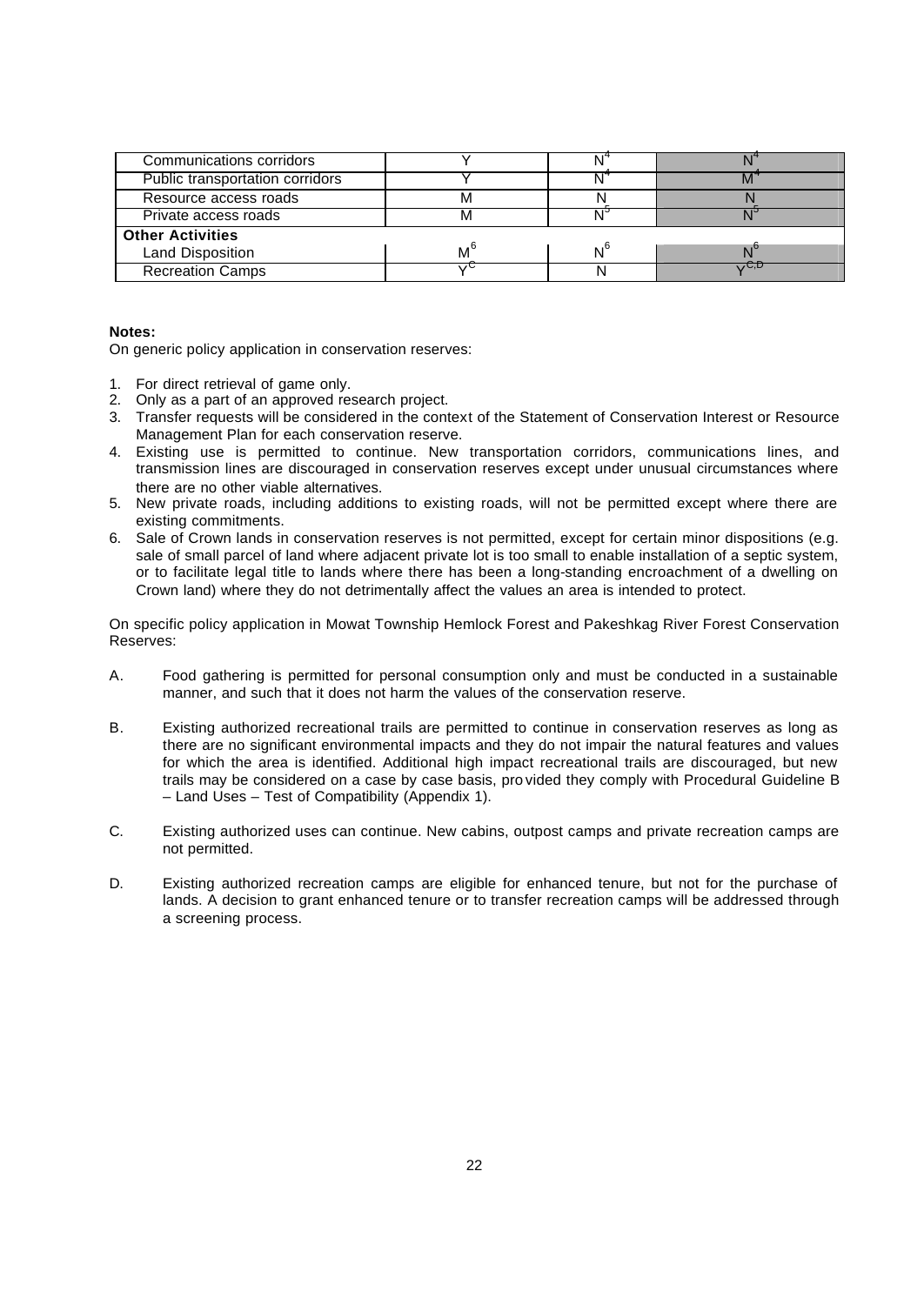## **Appendix 3 Procedural Guideline C Research Activities in Conservation Reserves (PL Procedure 3.03.05)**

#### **Purpose**

To encourage contributions to the goal of conservation reserves by:

- Providing direction for research activities associated with conservation reserves; and
- Establishing a process for the review and approval of proposals by researchers, which could have an impact on the values protected by the conservation reserve.

#### **Definition**

Research means any investigation or study of the natural, cultural, economic, management or other features or characteristics of conservation reserves.

#### **Guidelines**

Research will be encouraged to provide a better understanding of the natural values protected by a conservation reserve and to advance their protection, planning and management. The Statement of Conservation Interest will define, for each conservation reserve, the key research issues, set out the parameters within which research may occur and identify research needs.

#### **Applications and Approvals**

Researchers must apply in writing to the Area Supervisor for permission to conduct research. The request letter must contain a statement explaining why the proposed research should be undertaken in the particular conservation reserve in preference to another location.

Proposals will be reviewed and approved by the Area Supervisor, guided by the SCI prepared for each reserve (see Guideline A – Resource Management Planning) and using Guideline B – Land Uses – Test of Compatibility. Permission must be granted in writing, including any conditions to be met in conducting the research, prior to the undertaking of any research project.

#### **Term and Conditions**

Permission to conduct research under this policy will be valid for a period of 12 consecutive months from the date of issue. Permission to continue a research project for an additional periods of 12 months or less may be granted upon submission of a written request and a progress report. The Ministry may require the posting of collateral to assure that the terms and conditions of granting permission are met.

The Area Supervisor may suspend or revoke permission at any time for failure on the part of the researcher to meet:

- 1. The intent of this policy.
- 2. The requirements under the Public Lands Act, Ontario Regulation 805/94 including all amendments, where applicable.
- 3. The requirements under any other Act or regulations of Ontario or Canada, including those governing the taking, handling, storing, confining, fur harvesting, excavating and marketing any specimen, artifact, information or action (for example, scientific collector's permit).
- 4. The conditions and agreements specified in granting permission.

#### **Final Report**

The researcher will submit copies of reports, publications and theses following the results of the project to the Area Supervisor.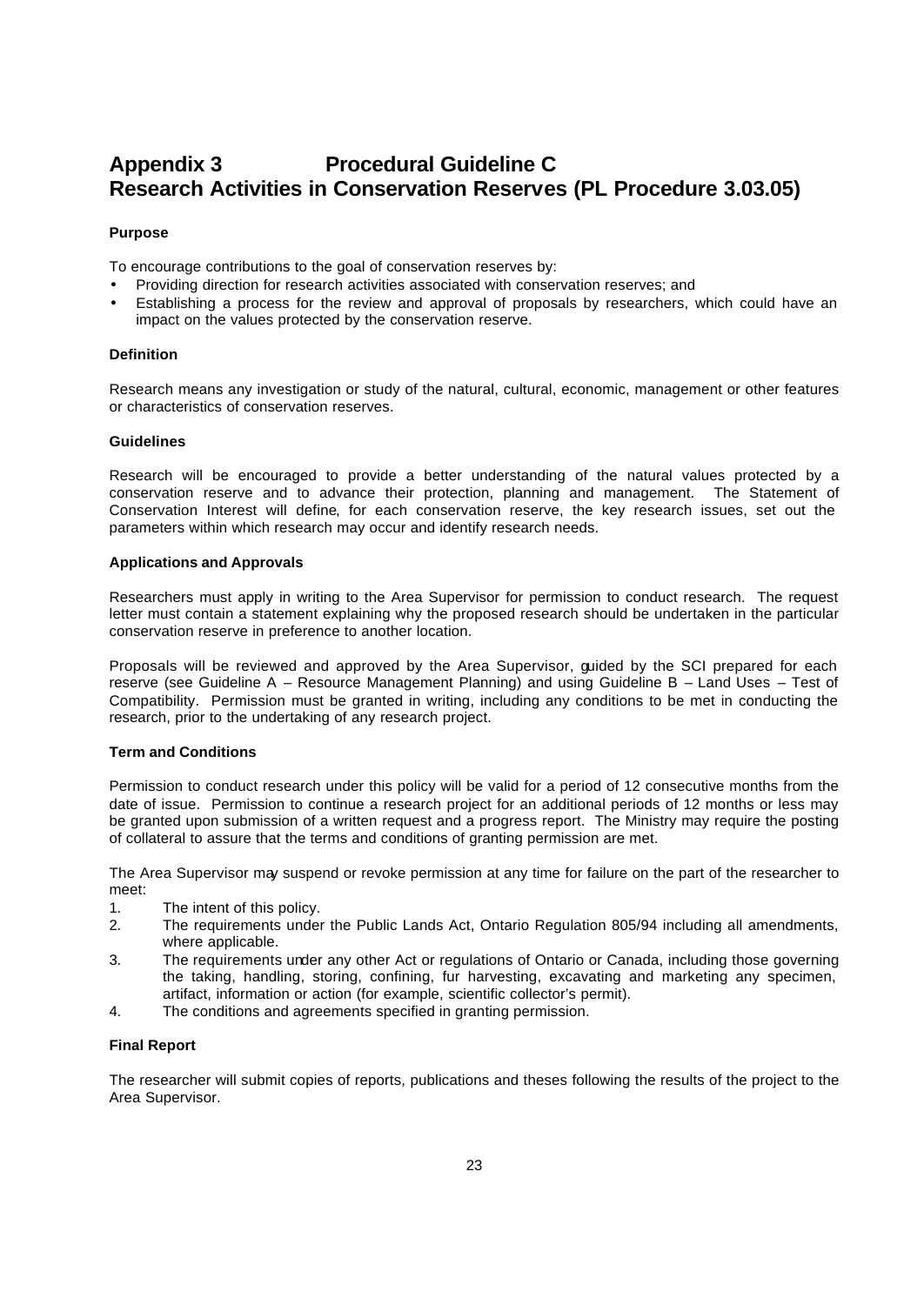# **Appendix 4 Recreation Camp Tenure**

Existing recreation camps within conservation reserves are generally permitted to continue. They may be eligible for "enhanced" tenure, but are not eligible for purchase of land. There are 2 forms of enhanced tenure that may be considered (as per September 22, 2000 direction from MNR's Assistant Deputy Ministers of Natural Resource Management and of Field Services):

- upgrade in the nature or type of tenure (e.g. from a Land Use Permit to a lease); and/ or
- an extension in the term of the tenure (e.g. from 1 year to 10 years).

Applications for enhanced tenure will be approved if determined acceptable using these screening criteria:

- i) Must follow the review process identified in MNR's land disposition policies:
	- a) MNR District Manager must ensure that there will be no serious, foreseeable resource management or user conflicts as a result of the enhanced tenure;
	- b) The intended use/activity will not likely impact on Goal 1, 2 or 3 of the Provincial Policy Statement, issued under Section 3 of the Planning Act;
	- c) The site conforms with the MNR's land use planning direction;
	- d) The disposition is reviewed under the Environmental Assessment Act's Exemption Order MNR 26/7;
	- e) The site is not within a Provincial Significant Wetland (PSW). If the site is adjacent to a PSW it must be determined that the proposed enhancement of tenure will not have a negative impact on the function or natural features of the wetland;
	- f) If the site is on lake trout lake, a lease will only be considered after such time as the policy on development on such lakes has been approved;
- ii) Would not result in increased negative impact on natural heritage, cultural heritage or recreational values of the conservation reserve, or on existing authorized land uses;
- iii) Must be subject to consultation with affected First Nations, and be consistent with any aboriginal land claim negotiations or protocol agreements;
- iv) All rents, taxes, fees, rates or charges must be paid up.

A change in tenure does not convey a commitment to provide for, or agree to, a change in the type or the standard of existing access to the recreation camp.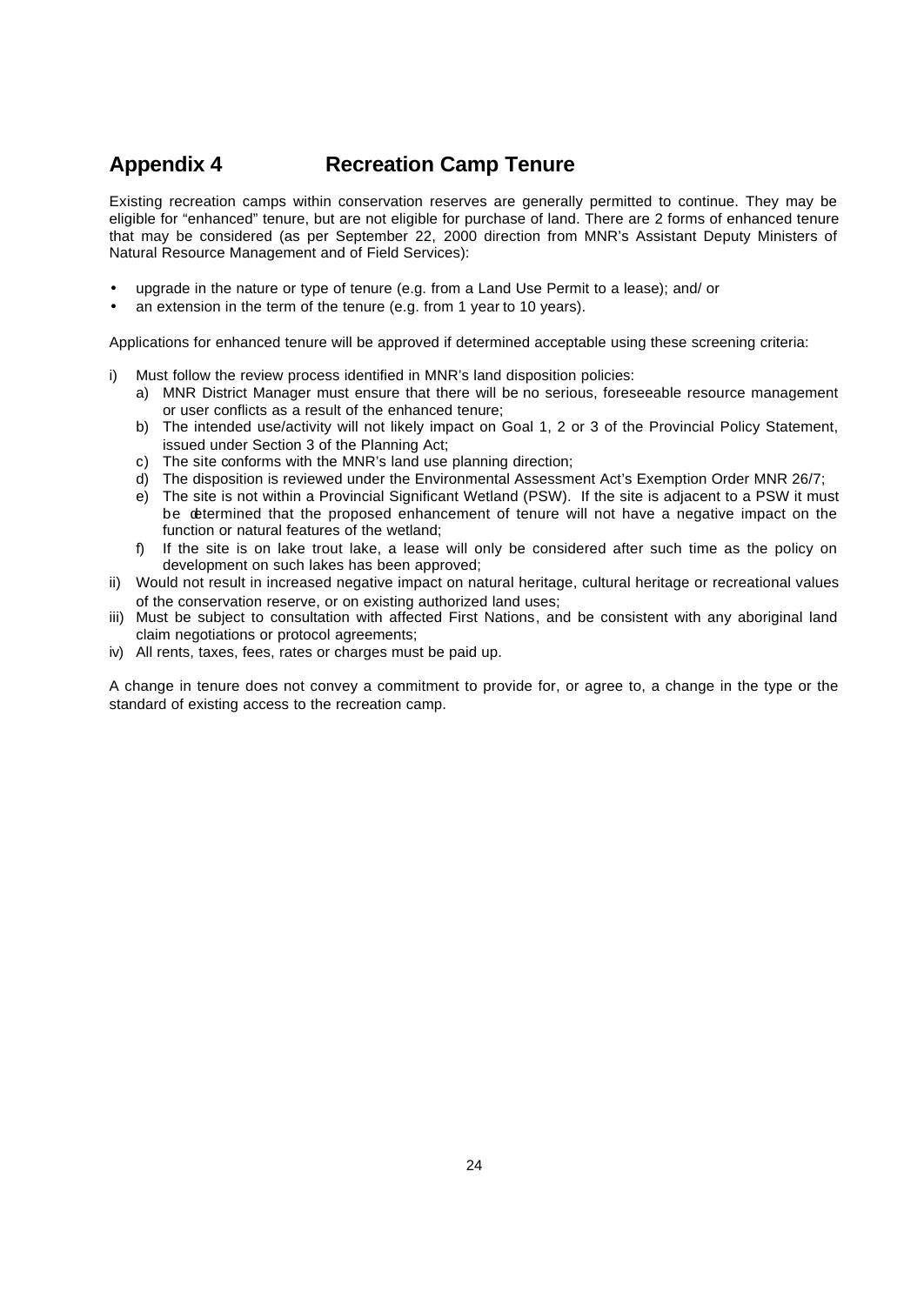